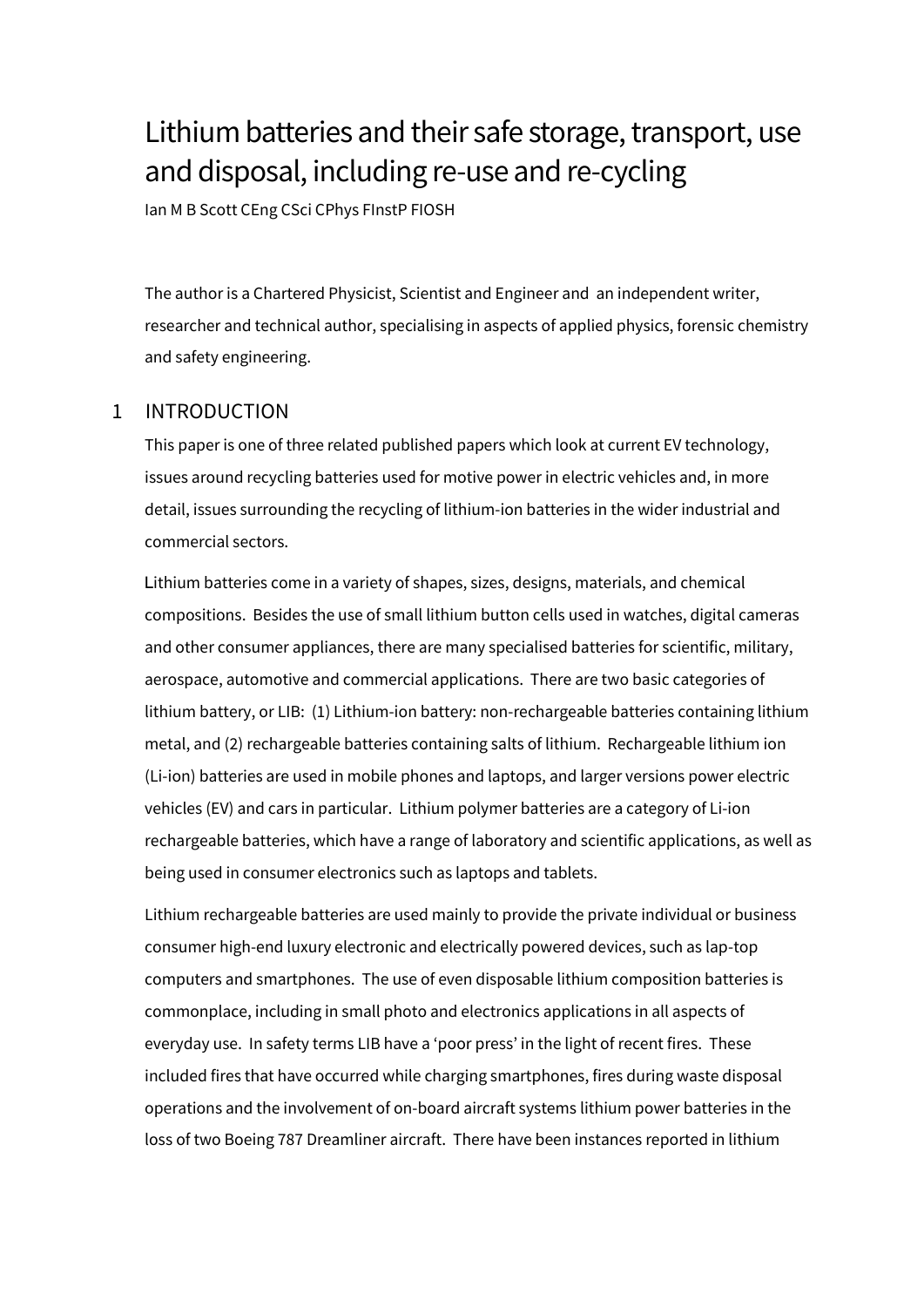battery recycling operations and also fires reported in motor vehicles during recharging operations.

#### 1.1 Environmental factors

In the life cycle of these components there is seemingly little in the way of the primary environmental concept of **reduction** in the use of lithium. Consequently, there is a widespread and unhindered introduction of lithium batteries in the reuse, recycling, reclaiming and disposal routes in the lifecycle of these products.

Current battery technology depends on potentially hazardous materials and chemicals to produce electrical current from a small portable package. Recycling diminishes the environmental harms by diverting from disposal, but recycling may create other environmental issues in the process, such as increased transportation costs and more energy intensive methods to reprocess batteries.

The increased demand and pressure for improving battery performance have intensified the need for battery performance modelling. For a battery manufacturer, models and simulations help to improve the selection of materials and the design of the battery power system and composition. Subsequently, for device manufacturers who incorporate batteries into products and systems, modelling permits better understanding and simulation facilitates improved performance at a wider range of relevant operating conditions.

However, it seems that little 'modelling' has been done into the safety and environmental impact and/or sustainability aspects of use and how to manage the battery at the end of its operational life, on the way to the dis-assembly / dismantling plant which reclaims the individual metals used in the original composition of the product.

# 2 DEFINITION AND SCOPE

The term lithium battery refers to an entire family of battery types, with varying chemical compositions. The common properties of these chemical constituents are that the negative and the positive electrode materials serve as hosts for lithium ions, and that the battery contains a non-aqueous (organic) conductive electrolyte.

# 2.1 Battery types

Lithium batteries are manufactured principally in two main types: (1) 'Primary', also known as non-rechargeable battery types and (2) 'Secondary' rechargeable type. Batteries used for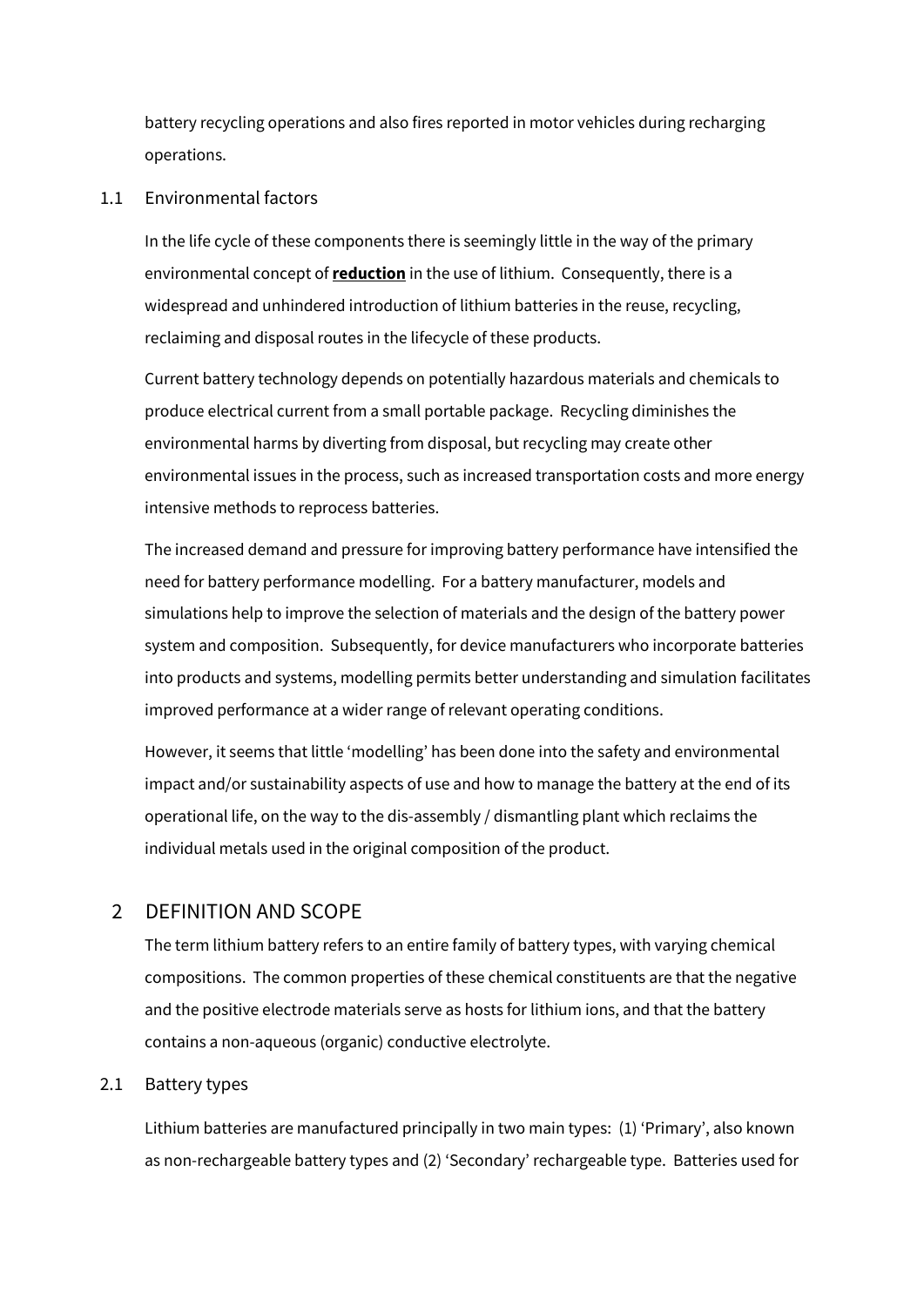high-power or commercial, automotive and aerospace applications rely on rechargeable technology.

# 2.2 Focus

This guidance is mainly focussed on rechargeable lithium batteries with additional commentary on non-rechargeable lithium batteries, in the context of their transport and disposal.

# 3 COMPOSITION OF 'LITHIUM' BATTERIES

Despite the use in common language of the term 'lithium battery' there are several types in popular use, with differing technologies. Each type or chemical composition has its own performance characteristics.

# 3.1 Lithium-thionyl chloride (LiSOCl2)

These are non-rechargeable and can be high capacity. The main physical risk is a short circuit from inadvertent contact with the terminals. Many types have fuses built in to limit the effect or severity of a short circuit. However, some do not, and consequently can present a serious fire risk. They can have very low internal resistances so that, if shorted, very high currents can flow which can result in rapid heating and temperature escalation which gives rise to the consequent risk of explosion. If subsequently there are attempts at repeatedly re-charging a 'shorted-out' battery, there is also a risk of explosion.

The other main risk to LiSOC $l_2$  cells is corrosion by saltwater since they are often used in marine applications. The inadvertent introduction of saltwater provides a contaminant which can catalyse decomposition, the separation of a single chemical compound into its two or more elemental parts or to simpler compounds. Ironically this effect is used extensively in safe neutralisation of lithium cells prior to transport to disposal.

3.2 Lithium manganese dioxide (LiMnO<sub>2</sub>)

Rechargeable versions are available, but most are non-rechargeable. They are the type of lithium cells often used as small current devices in watches and memory backups in computers etc. The hazards from these batteries are unintentional polarity changes, or reverse charging when overheating will cause failure and possible fire or explosion. Effects can be minor and risks imagined to be trivial but they must never be ignored.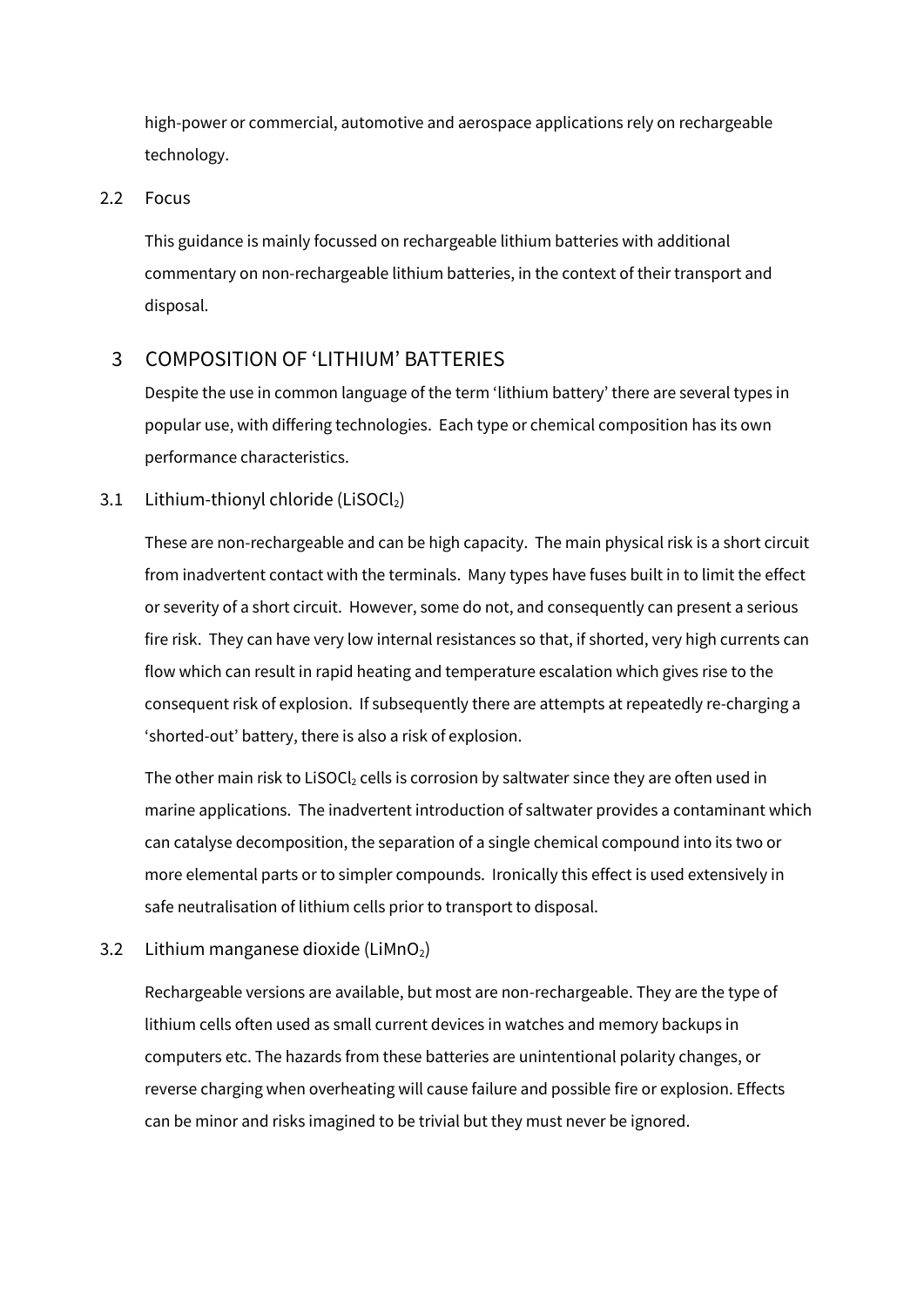# 3.3 Lithium ion (Li-ion)

Li-ion is a recent technology that is now prevalent in the consumer portable electronics market. These batteries are rechargeable and present the most severe consequences of any rechargeable battery failure if charging is not carried out using the correct charging technology or procedure. Lithium-ion batteries cannot tolerate overcharging and cannot be trickle charged continuously because of this. Overcharging can result in the deposition of lithium metal on one of the electrodes, which then becomes a fire hazard. The battery must be charged using a charger that follows a rigid charging regime and has both overheat protection and time-out protection.

# 3.4 Lithium iron phosphate (LiFePO<sub>4</sub>)

These have a lower energy density so are more stable and therefore safer than most other lithium batteries. This performance is illustrated i[n Figure 1.](#page-3-0) These batteries also have a longer lifetime (1400 or more charge-cycles). They can be configured as much lighter replacements for 12-volt lead acid batteries (e.g. often operationally dormant Tracker batteries) so may have applications for field work where formerly car batteries were used with consequent positive benefits for manual handling and in protection from sulphuric acid  $(H<sub>2</sub>SO<sub>4</sub>)$  spillage.



# <span id="page-3-0"></span>Figure 1: The varying relationship between Energy Density, Size and Stability for each of the four battery types. (Powerstream, 2017) (Land, 2010) (Li, 2017)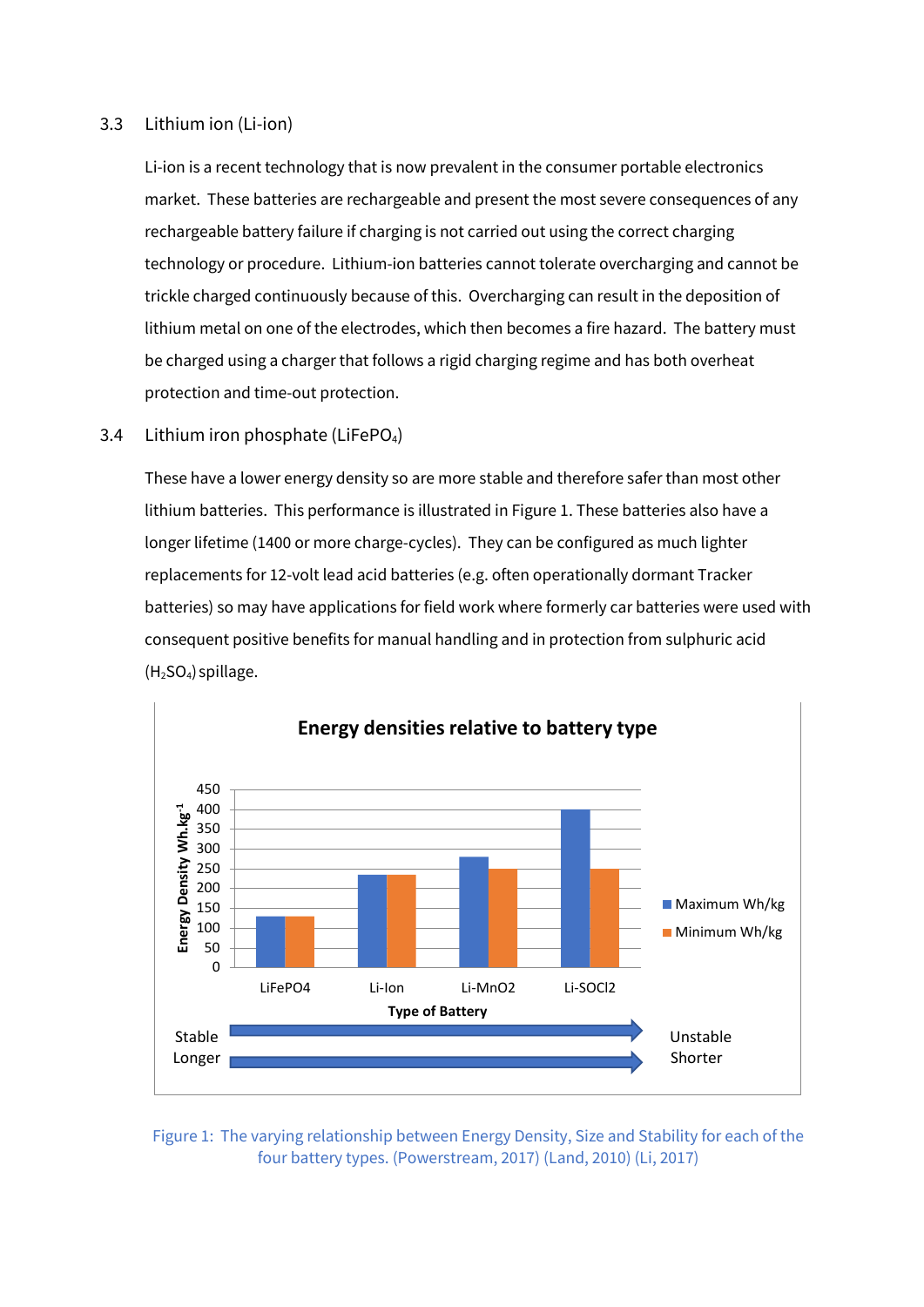# 4 RECHARGABLE BATTERIES

# 4.1 Uses

Rechargeable batteries are used in a wide variety of scientific, technical and industrial equipment and personal electrical / electronic equipment and have become the most popular rechargeable batteries for consumer electronics and automotive applications due to their high energy and power densities, relatively high cell voltages, and low weight-to-volume ratios. They are particularly useful in all industrial and domestic applications because of their high charge density which gives them a power advantage over other types of battery and makes them successors in the re-chargeable field to nickel cadmium batteries, which suffered from 'memory effects' and alkaline non-rechargeable batteries, which had less impressive performance although they were 'cheaper' to produce and buy.

Larger machines and portable equipment, which tend to be used remotely or wirelessly, such as lap-top computers or scientific or industrial equipment, with higher operating voltages, higher power output and consequently higher current drain, are invariably powered by rechargeable cells or larger batteries.



Figure 2: Waste LiFePO<sub>4</sub> batteries in a poor storage arrangement



Figure 3: Waste standard LiFePO<sub>4</sub> battery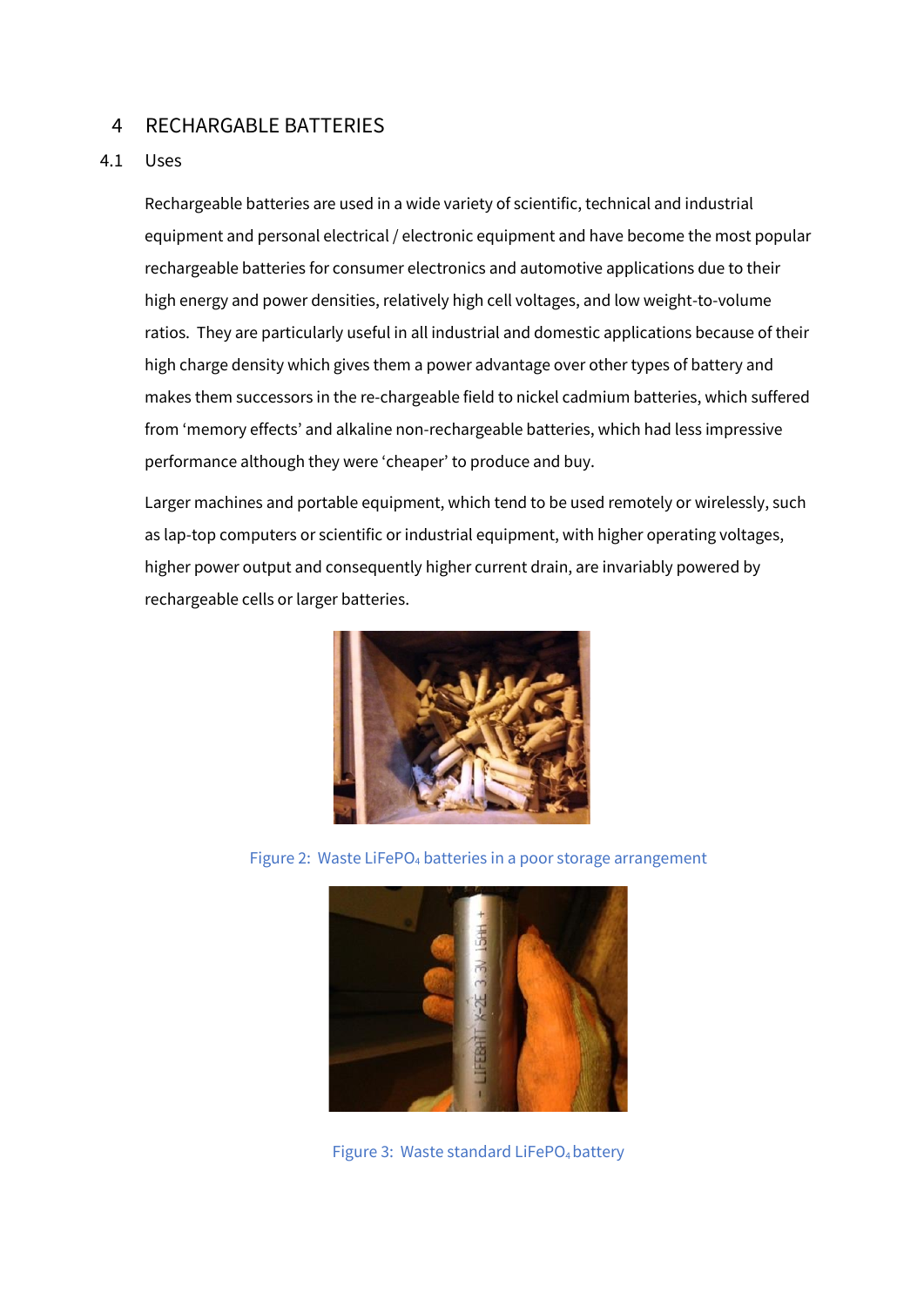# 4.2 Hazards

Lithium ion rechargeable batteries have the lithium incorporated in a compound or 'intercalated' with another material. The effects of lithium-based malfunction or the severity of the consequences of the abuse will depend on the type of battery.

| <b>OPERATIONAL HAZARD</b>                         | <b>POSSIBLE CONSEQUENCES</b>                                                            |
|---------------------------------------------------|-----------------------------------------------------------------------------------------|
| <b>Over charging</b>                              | Venting, fire, explosion                                                                |
| <b>Forced discharge</b>                           | Overheating, venting                                                                    |
| <b>Short circuit</b>                              | Overheating, venting, fire,<br>thermal runaway                                          |
| <b>Incineration/overheating</b>                   | Venting, explosion (if heating is<br>excessive)                                         |
| <b>Physical damage</b>                            | Release of potentially hazardous<br>materials & spontaneous ignition.<br>Short circuits |
| Leaving for a long term uncharged or<br>unmanaged | Venting                                                                                 |

#### Table 1: Operational hazards and consequences

Venting in this context describes release of gases from the battery, with some designs having pressure release devices to allow 'safe' venting in case of over-heating or decomposition. Other designs **do not** have pressure release devices in which case they may explode if they become over-pressurised.

In some instances, this venting effect in a sealed cell is seen as bulging or swelling of the battery casing. **In these circumstances the battery MUST NOT be reused or recharged.**  The battery has passed the end of its useful life and should be safely disposed of.

Lithium batteries start to decompose and vent or 'gas-off' at the end of their useful life causing swelling of the battery case. If this heating starts as a result of impact damage, such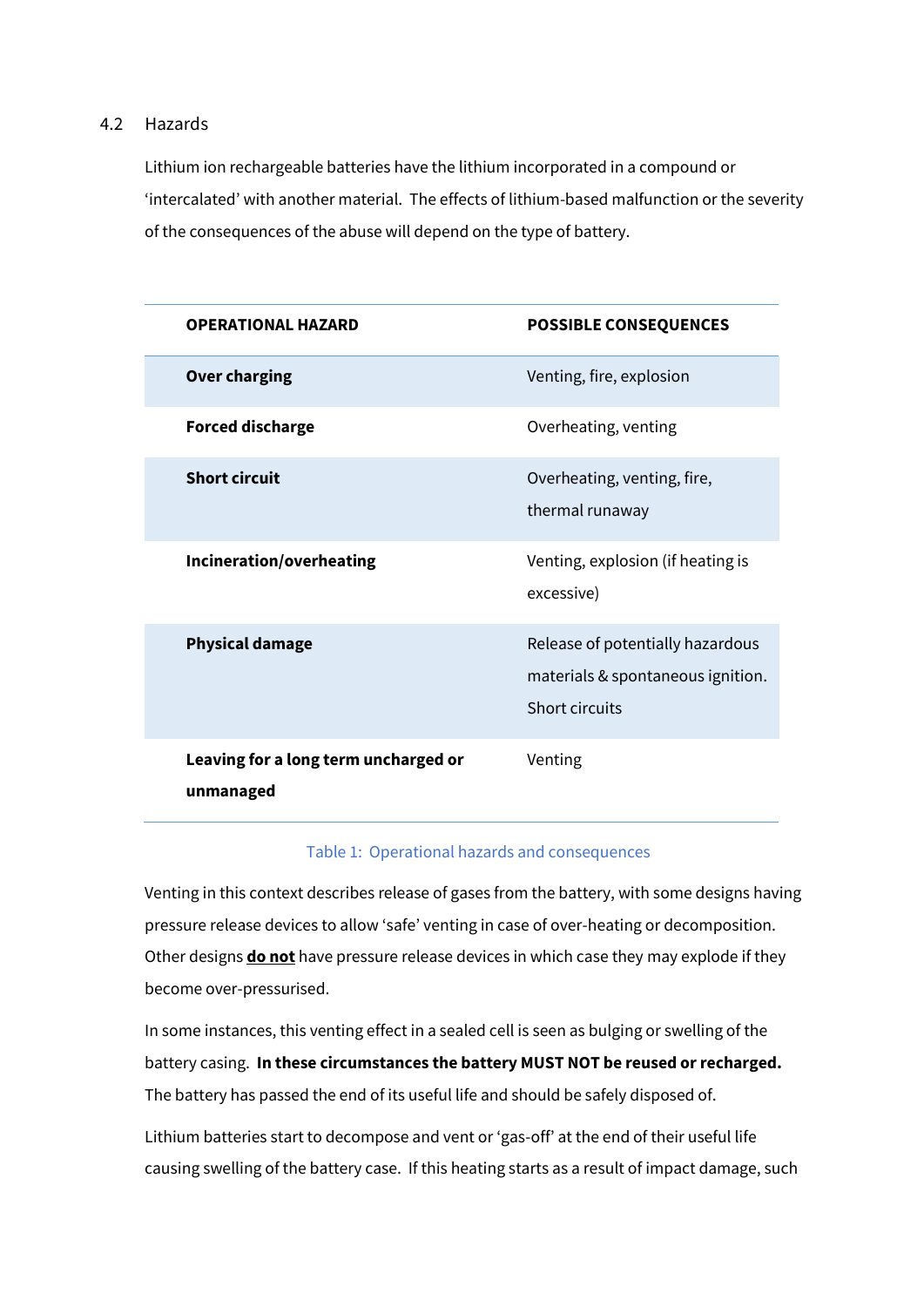as in waste collection, handling or waste processing machinery internal damage could occur, and the battery could spontaneously start a 'runaway reaction'.

# **Thermal Runaway in a Lithium-Ion Battery**

- 1. Heating starts.
- 2. Protective layer breaks down.
- 3. Electrolyte breaks down into flammable gases.
- 4. Separator melts, possibly causing a short circuit.
- 5. Cathode breaks down. generating oxygen.



#### Figure 4: Typical exothermic thermal runaway reaction

In terms of fire safety, occupational and public health one issue is that many lithium-ion batteries contain fluorine, which readily combines with hydrogen to generate hydrogen fluoride (HF). In unintentional battery fires, HF is noxious, corrosive to silicates, dangerous to the skin and tissue, and is a very serious respiratory hazard through inhalation.

West Yorkshire Fire & Rescue Service have reported that they have attended a number of incidents involving lithium type batteries stored in battery recycling boxes. The most likely cause of these incidents is that the terminals of a lithium battery have caused a short circuit, with subsequent heat build-up in the near spent battery and ultimately starting the thermal runaway responsible for initiation and development of the fire.

These are the most common type of rechargeable lithium battery and are widely used in many types of portable electronic equipment including laptops, mobile phones and many other devices.

Lithium polymers (abbreviated to the acronym of LiPo batteries) are a type of lithium ion battery that is usually not enclosed in an outer rigid containment case but rather in a flexible plastic skin. LiPo batteries pose similar risks to other lithium ion batteries but also have some additional ones. They are very useful because they are light, normally do not have a rigid outer case, which together with their high charge density makes them an ideal battery to use in remote/radio controlled unmanned devices such as Unmanned Aerial Vehicles (UAVs, also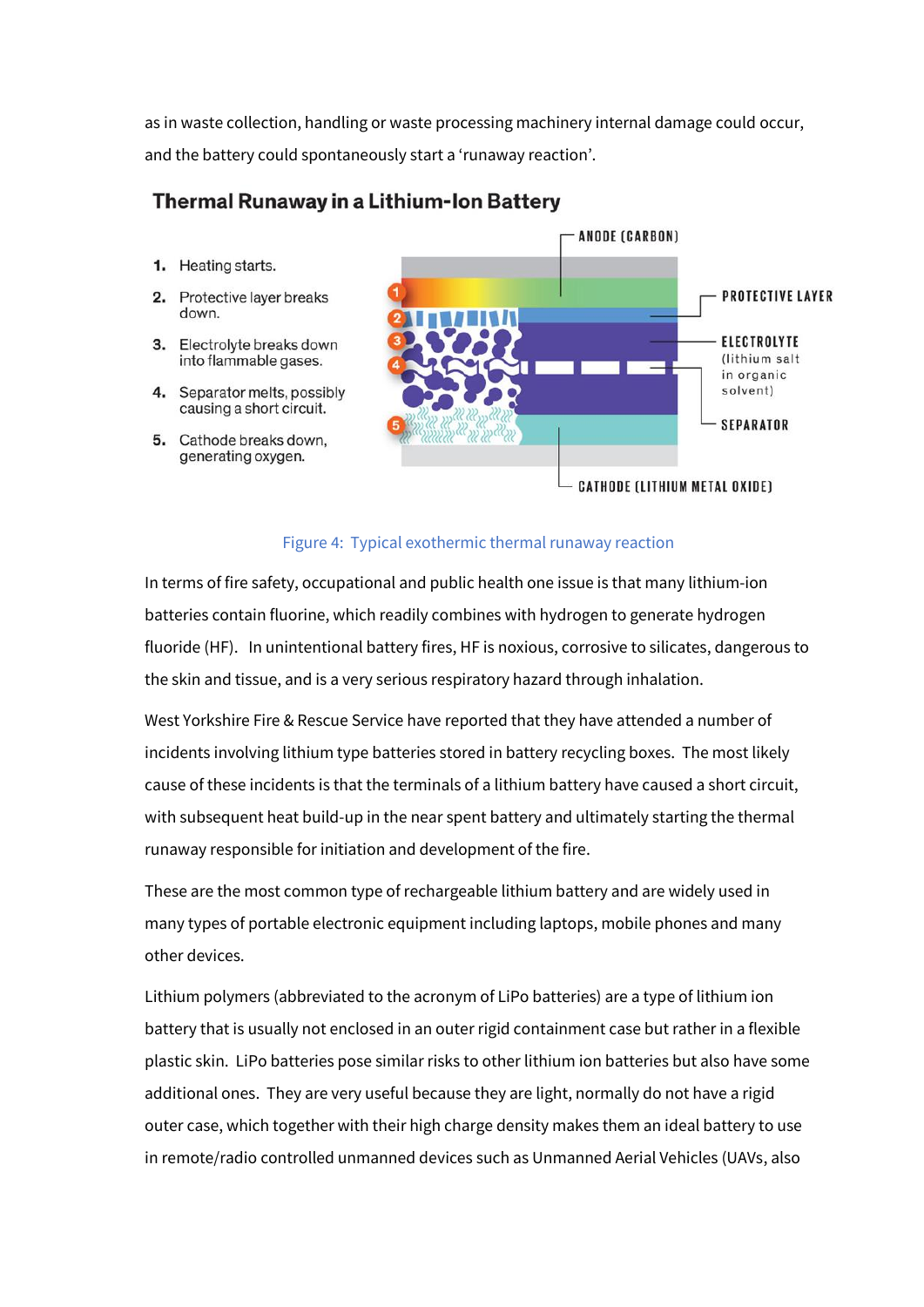known as 'drones'), unmanned ground vehicles (UGVs) and submersibles. LiPo batteries are also very versatile in their design and configuration and can be made very thin and flexible. The risks shared between rigid lithium ion batteries and LiPo are very similar in principle, except that LiPo batteries are more susceptible to damage in use if they have a non-rigid case to protect against damage caused by penetration by sharp objects / improper mounting / impact leading to internal damage and short circuiting within the battery. Some new forms of LiPo battery used in UAVs have rigid cases and built-in power management to record charge cycles and automatically discharge batteries.

#### 4.3 Saltwater

Saltwater immersion is sometimes recommended as a means of rendering damaged lithium ion cells safe for disposal. Care is required before following this disposal route to make sure the battery does not still contain enough energy to short circuit or explode.

#### 4.4 Standard precautions

- ‒ Only use a charger that is designed for the equipment being charged, that incorporates the necessary safety / protective features and is a lithium ion battery charger.
- ‒ Do not use a NiCd (Nickel Cadmium) or NiMH (Nickel-Metal Hydride) charger with lithium ion batteries or damage and failure may occur.
- ‒ Do not crush, break open or physically abuse the batteries or the equipment that contains them.
- ‒ Take precautions to avoid short-circuiting.
- ‒ When charging batteries do not leave them on charge unattended / in an unoccupied area in case, through a latent defect, they burst into flame during the process. There needs to be someone present who knows how to deal with an emergency.
- ‒ The only exception is a proprietary device such as a laptop or mobile phone charged using its supplier's charger. Although, it is prudent to not leave lithium ion / LiPo batteries to charge overnight unattended.
- ‒ Consider creation of dedicated and segregated charging stations / areas.
- Charge batteries on a non-combustible surface, preferably in an isolated area on a concrete or ceramic surface but if necessary, a metallic one although steps to avoid short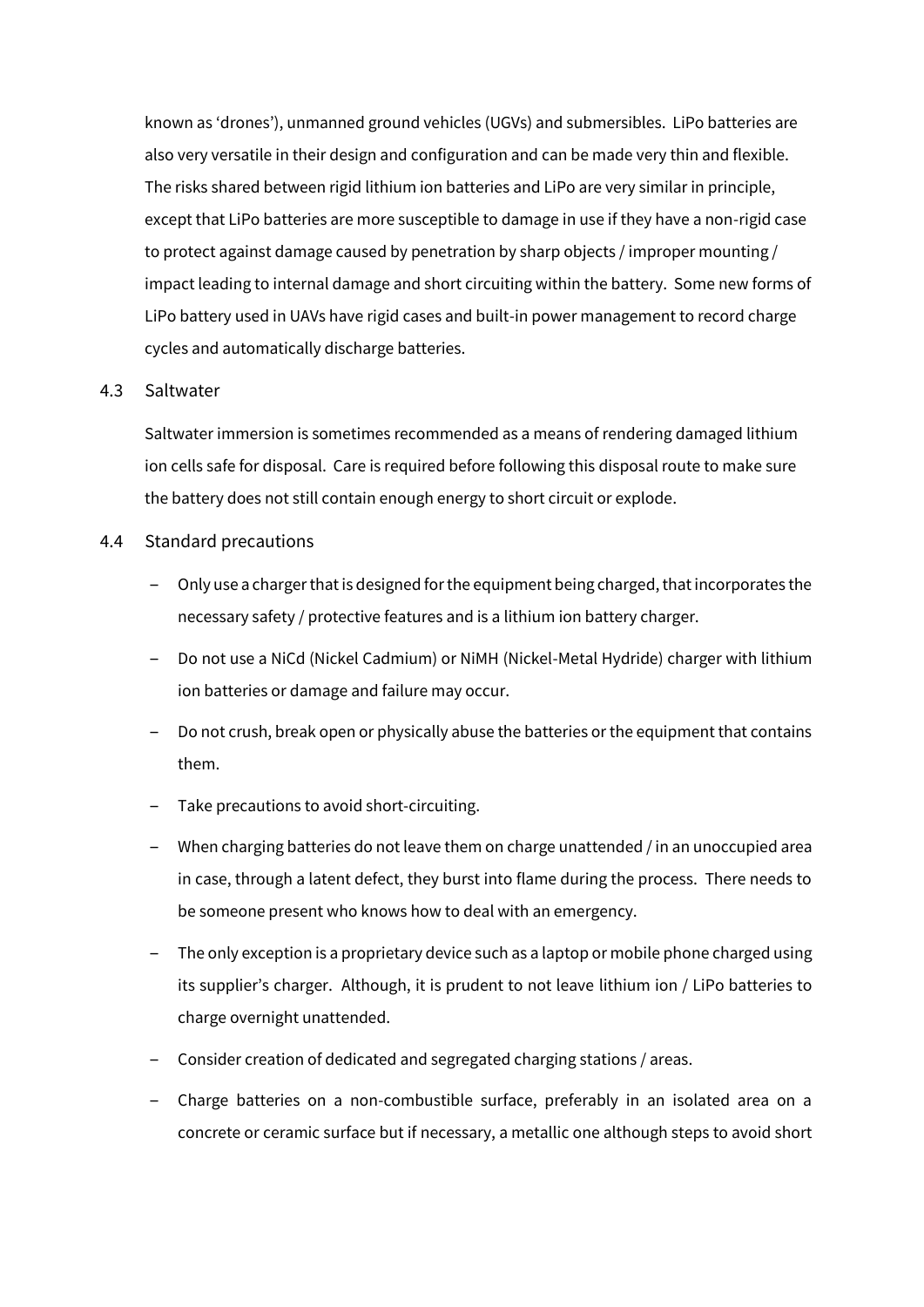circuits by contact with terminals must be in place in such cases. Ensure there are no other flammable or combustible materials close to the charging operation.

- ‒ Special protective, non-combustible battery charging cases are available that can be used for charging small batteries.
- ‒ After charging has completed and the charger disconnected, delayed chemical reactions and failures may still occur so they should remain observed or retained in an occupied area for a period of an hour or more after charging has ceased.
- ‒ Regularly observe the LiPo batteries during charging and for 15 minutes afterwards to check there are no signs of swelling, curvature, distortion or failure.
- Have suitable firefighting and emergency equipment available. Strictly for a lithium metal fire a Type D, special metal fire-fighting extinguisher must be used (usually graphite is specified for lithium). As it is debatable whether a lithium ion battery fire involves elemental lithium metal, a more general-purpose extinguisher may be suitable such as dry powder. Copious (flooding) supply drench water or a bucket of dry sand may be suitable.
- Do not expose lithium ion batteries to extreme heat (above 50 °C) or extreme cold (below -10 °C). Storage in vehicles in direct sunlight that may become very hot should be avoided.

# 4.5 Charging conditions

- Batteries must be cool and at ambient temperatures before charging.
- ‒ Do not overcharge or discharge at too low a rate. Check the manufacturer's specification for the exact battery type used and for small cells in some case it may be within the range 3.2 volts (v) to 2.7 v.
- ‒ Do not store batteries fully charged for extended periods of more than 24 hours. Discharge to about 50-60% capacity for storage for long periods.
- Do not use excessive charge rate currents. Keep below the capacity of the battery pack.
- ‒ Use protected connectors / terminals that cannot be short-circuited when being handled (e.g. cover with insulating plastic tubing when not in use)
- ‒ With multiple battery installations, use a balanced battery charger as it is important that all the cells in a battery pack are maintained at the same voltage. If the voltages vary by too much (5 mV  $\sim$  10 mV), the battery may become unstable.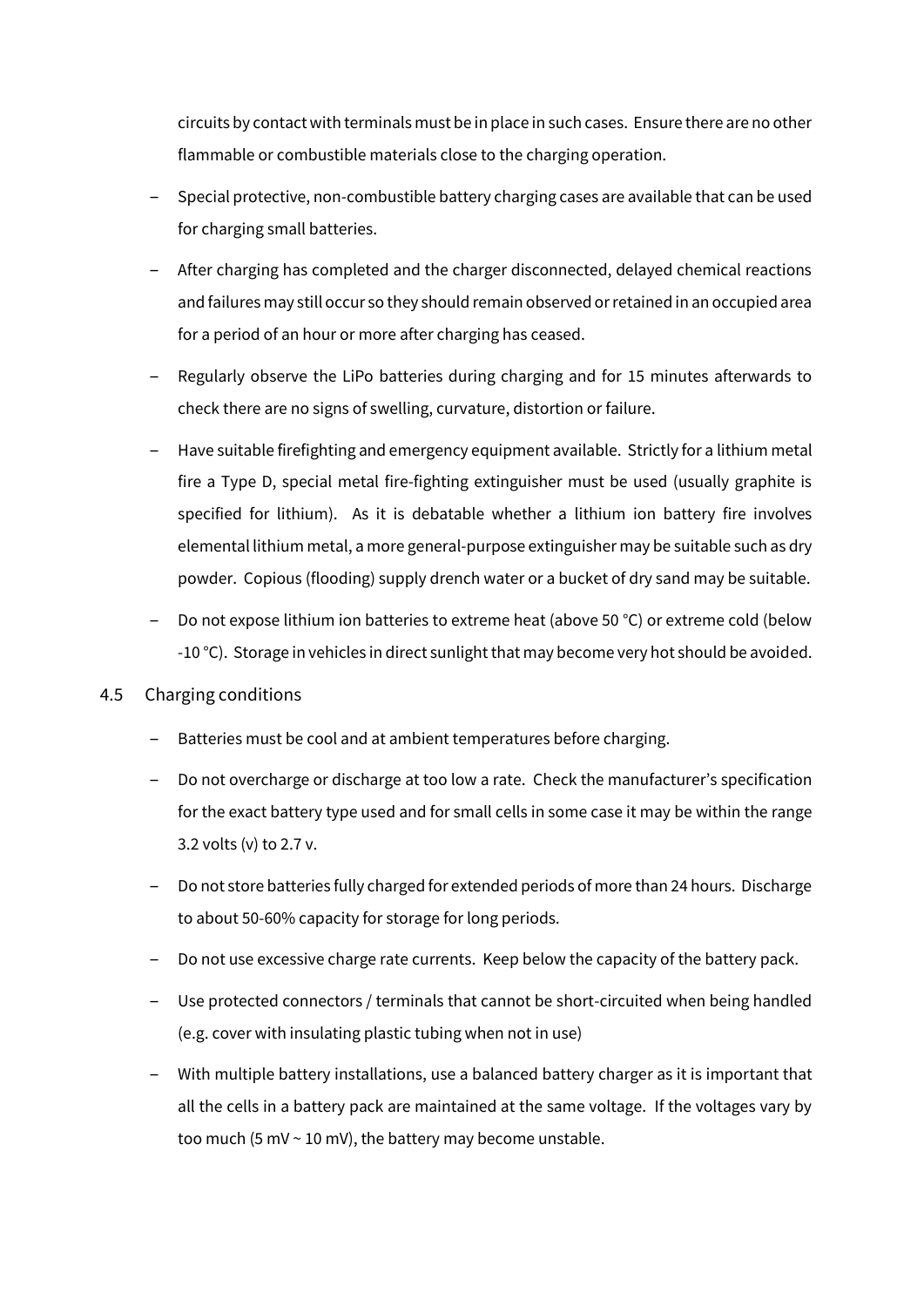‒ Never overcharge a LiPo battery and do not 'trickle' charge one. The lifetime of a LiPo battery is between 300 – 500 cycles. Leaving them fully charged, depleted / dead or exposing them to high temperatures will considerably shorten this useful life cycle.

#### 4.6 Power rating

The accepted method for expressing the power of a lithium-ion battery is now 'Watt-hours' (Wh). When applied to a lithium-ion battery, watt-hour rating is a measurement of how much power (in watts) the battery will expend over one hour and is a product of voltage and current.

The Wh rating may affect transport requirements for the battery and should be marked on newer batteries or be found in the battery specification.

- Observe the battery polarity.
- ‒ Do not install lithium batteries next to a source of heat. Their performance will suffer badly.
- ‒ Ensure that any power pack is marked 'Lithium Battery'.
- ‒ Report any incident involving lithium batteries to your local safety adviser.
- ‒ Do not try to charge a primary (non-rechargeable) cell.
- ‒ Do not encapsulate lithium batteries without first consulting the manufacturer's advice.
- ‒ Before disposal, cells and batteries should be fully discharged using a circuit that incorporates a suitable load to prevent a short circuit.

# 4.7 Safe storage

There are no **specific** health and safety requirements for storing batteries, but normal health and safety rules apply. This includes that the responsible person should assess health and safety risks. In a workplace, the 'responsible person' is the employer or person who occupies or owns the premises or alternatively the 'responsible person' will be the person or people in control of the premises.

The Health and Safety Executive considers the risks from storing small quantities of portable batteries to be very low if sensible precautions are taken. But these should be considered in a business's health and safety risk assessment.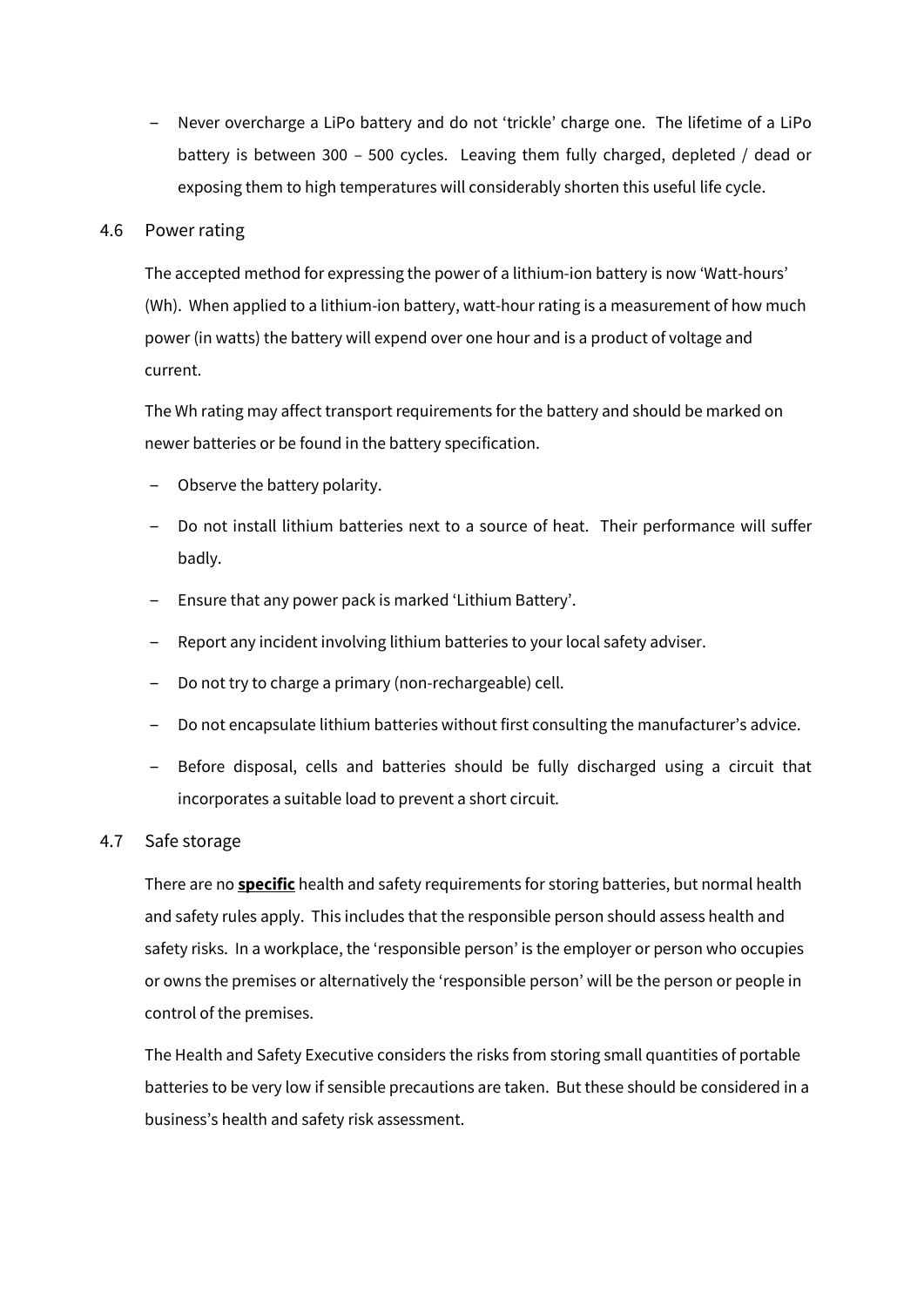# 4.8 All battery types

- ‒ Ensure you discharge your duty of care for waste and store batteries separately from other hazardous materials.
- Batteries should be stored and disposed of in accordance with the manufacturer's instructions where these are available. Segregate special and non-special waste batteries but note the specific provisions for lithium-ion batteries. Segregate automotive, industrial and portable batteries as each have different disposal routes.
- ‒ Batteries should be separated from other materials and stored in a non-combustible, well ventilated structure with sufficient clearance between walls and battery stacks. If possible, lithium batteries should be stored on racking outside the premises in a secure, cool, well ventilated, dry storage area and away from sources of heat including direct sunlight.
- ‒ Protect against physical impact damage such as being crushed or punctured.
- ‒ Tape terminals or provide plastic covers for lithium batteries to prevent short circuiting
- ‒ Do not store in areas that are fire escape routes
- ‒ Ensure waste batteries are regularly removed from premises to avoid significant accumulations.

# 4.9 Automotive batteries

Producers of automotive batteries must collect waste automotive batteries from final holders of the batteries. This is not the end user and the end user must fund and arrange the transfer to a final holder (such as a suitably licensed recycling facility, a local authority waste facility or a garage that accepts automotive batteries). In selecting a final holder, you must discharge your Duty of Care and ensure that they may legally accept this type of waste.

# 4.10 Portable batteries

In the case of mixed loads or loads containing only batteries that are special waste (such as NiCd and mercury (Hg) containing batteries) a special waste consignment note should be retained for at least three years. For consignments of batteries that are not special waste (such as alkaline batteries) a controlled waste transfer note should be retained securely for a minimum of two years.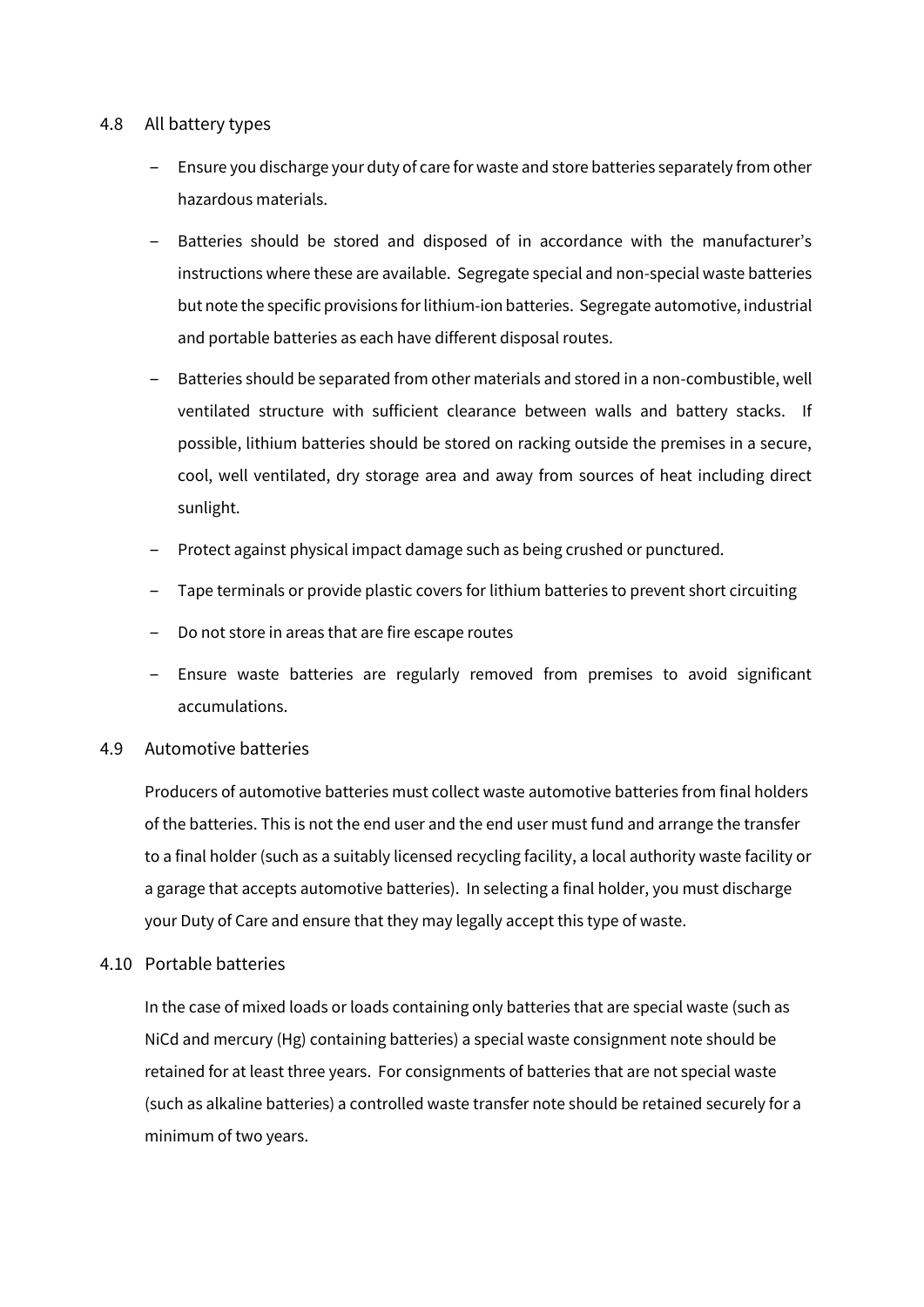#### 4.11 Safe transport

The rules governing the carriage of lithium cells and batteries are complex, and subject to frequent change. If you anticipate transporting equipment that contains lithium batteries, lithium batteries packed with equipment in the same box, or lithium batteries on their own, you are advised to seek early advice from a professionally qualified HSES adviser.

Lithium batteries of any type are designated as dangerous goods for all modes of transport and are classified in Class 9 – Miscellaneous dangerous goods and articles as:

- ‒ UN 3090 lithium metal batteries (including lithium alloy batteries), and
- ‒ UN 3480 lithium ion batteries (including lithium ion polymer batteries)

or, if contained in equipment or packed with equipment, as

- ‒ UN 3091 lithium metal batteries contained in equipment (including lithium alloy batteries), or
- ‒ UN 3091 lithium metal batteries packed with equipment (including lithium alloy batteries), and
- ‒ UN 3481 lithium ion batteries contained in equipment (including lithium ion polymer batteries), or
- ‒ UN 3481 lithium ion batteries packed with equipment (including lithium ion polymer batteries).

The restrictions on taking lithium batteries on aircraft change at very regular intervals so it is difficult to give specific advice that will remain valid for any long-term period. Personal proprietary portable electronic consumer goods such as mobile phones, cameras, laptops, notebooks, tablets etc. containing lithium batteries are usually allowed in carry-on baggage on passenger aircraft, but this situation can change rapidly as several events in 2016 with respect to aircraft fires demonstrated. One should check with the airline carrier before travelling. At the time of writing guidance on what you may carry in baggage on aircraft that includes sections on spare batteries and items containing batteries may be found on the Civil Aviation Authority (CAA) website. But this advice could be liable to change in reaction to circumstances.

A new Class 9 hazard label for all types of lithium batteries, and a new lithium battery handling mark for packages containing any type of lithium battery came into force on 1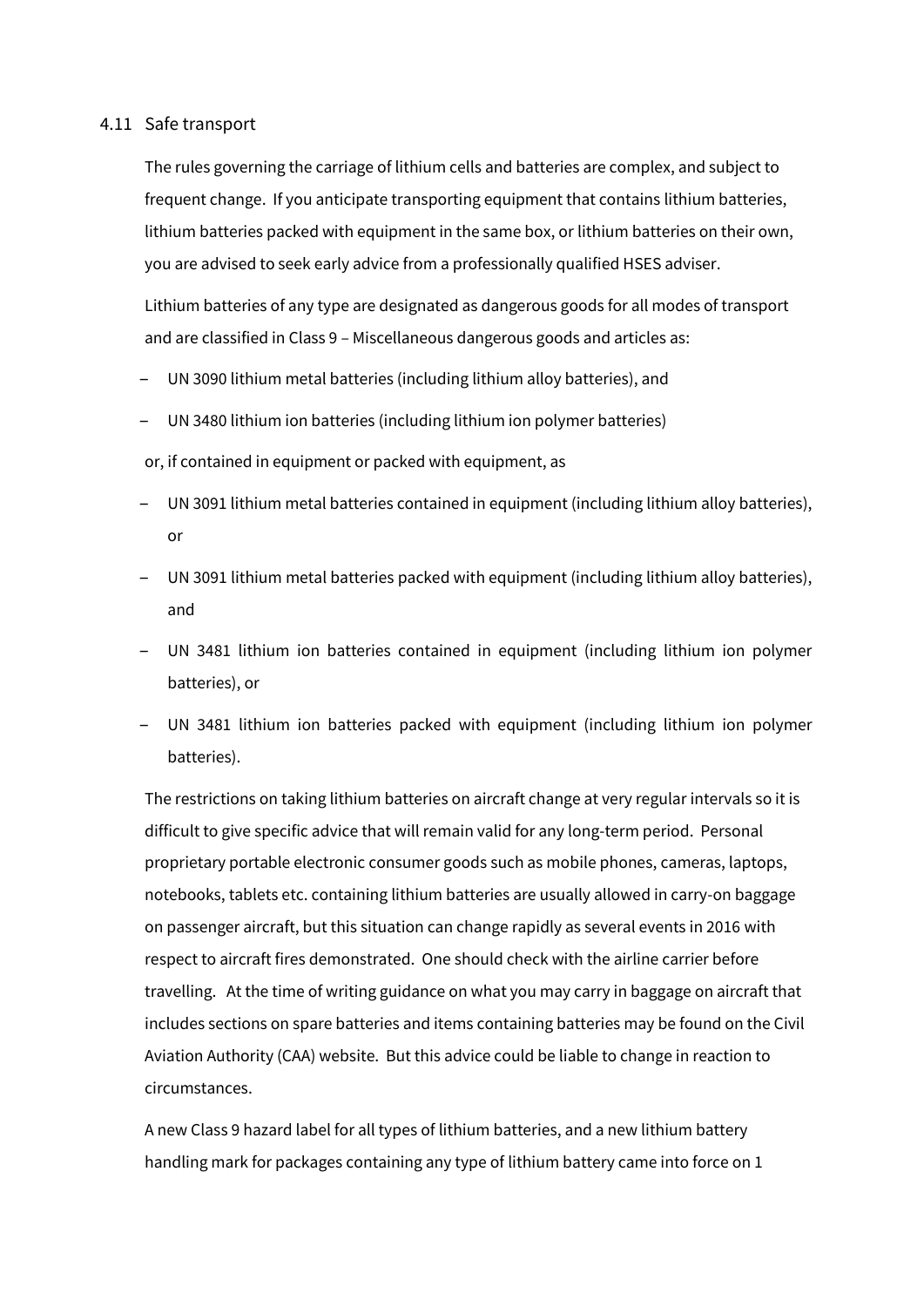January 2017 for all transport modes. These are shown below. The former hazard label and handling mark were only valid until 31 December 2018.



#### Figure 5: Lithium batteries transport labels



Figure 6: Recycling location logo

Note: There is a new 30% state of charge level for shipping Li-ion batteries as cargo on aircraft and new training requirements for people preparing lithium batteries for air cargo

# 4.12 Safe disposal

Lithium metal heats up when exposed to water and can easily combust. Lithium-ion batteries were implicated in a plane crash in Dubai in 2010 and consignments of these batteries are now banned from UK and US aircraft, although individual passengers are still allowed to take their laptops and spare batteries on board.

In the workplace be aware that batteries containing metallic lithium become hazardous when the outer casing is damaged, and the contents exposed or the damage is extensive enough to allow contaminants to enter, especially water. If waste is improperly processed or disposed to landfill, the batteries can catch fire below the surface of the landfill. Landfill fires can burn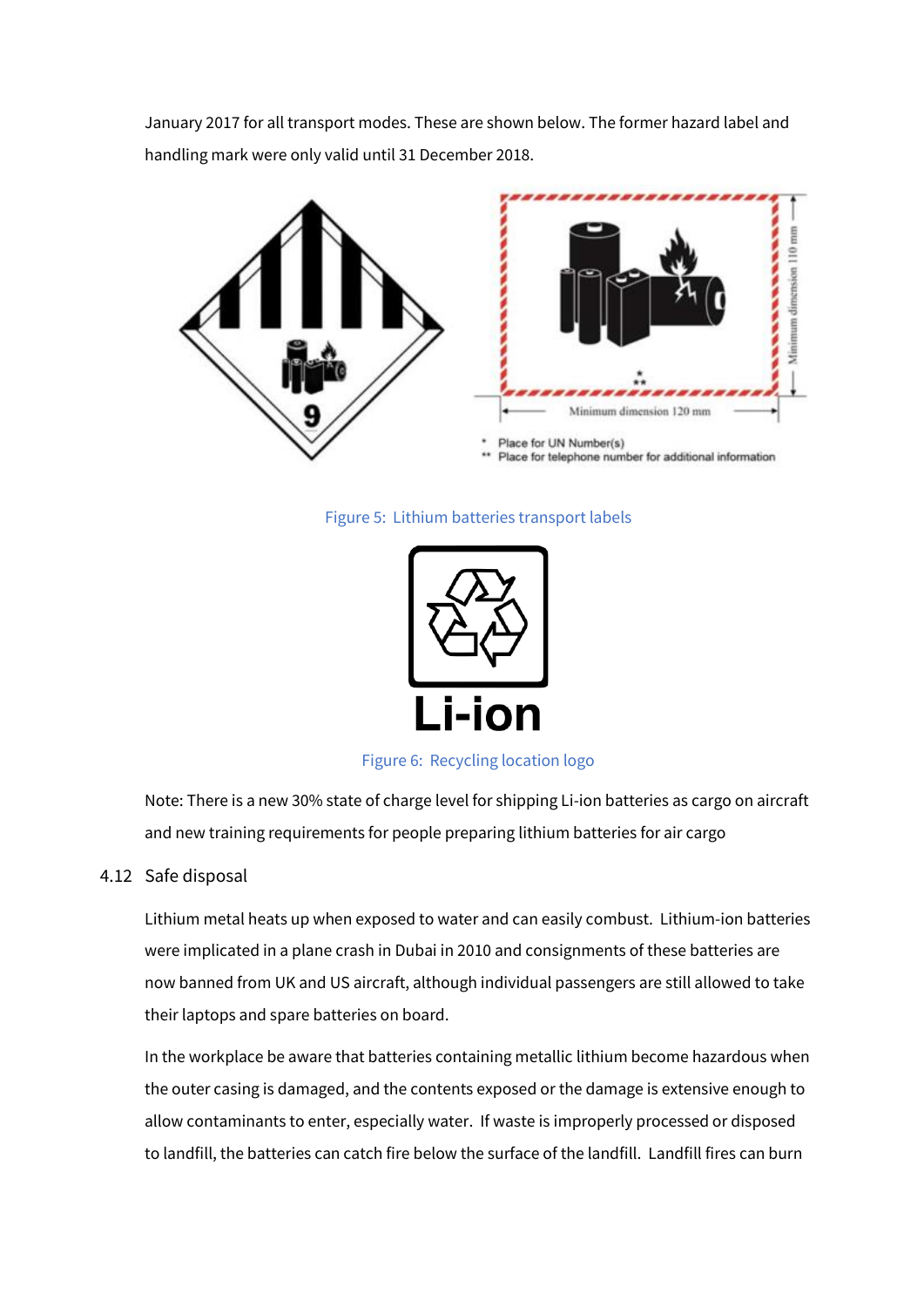for a long period and are very difficult to extinguish. However, most consumer batteries still end up in landfill and this is not regarded as a serious risk to the environment. Lithium batteries should never be incinerated directly due to the risk of explosion.

Ideally, all waste batteries should be collected separately and sent for recycling. Free collection services are offered by the battery compliance schemes and waste contractors. With lithium batteries, care must be taken to ensure that the batteries are not damaged while awaiting collection. On no account should these batteries be incinerated.

Special precautions and procedures are necessary for lithium polymer (LiPo) batteries. Undamaged batteries should be discharged and stored safely in saltwater; the detailed procedure is given below.

- Place the lithium polymer battery in a fireproof container or bucket of sand.
- Connect the battery to a lithium Polymer discharger and discharge safely until its voltage reaches 1.0V per cell or lower. For resistive load type discharges, discharge the battery for up to 24 hours.
- Prepare a bucket or tub containing 25 litres of cold water and mix in 1 kg of common salt (sodium chloride). This container should have a lid, but it does not need to be airtight.
- Immerse the battery into the saltwater. Allow the battery to remain in the tub of saltwater for at least two weeks.
- − Remove the lithium polymer battery from the saltwater and dispose of as hazardous waste.
- − Damaged batteries should be placed directly into saltwater and disposed of as hazardous waste.

# 4.13 Waste classification

Lithium is detailed in the Environment Agency's guidance on hazardous waste as a substance whose presence as a source or contaminant could render a waste hazardous on account of its flammability.

Waste management companies are likely to err on the side of caution where batteries are concerned. For example, Wastecare, which is a partner in the Batteryback scheme, consigns all batteries as hazardous waste. Where lithium batteries are mixed inadvertently with other types of battery the whole consignment should be classified as hazardous waste.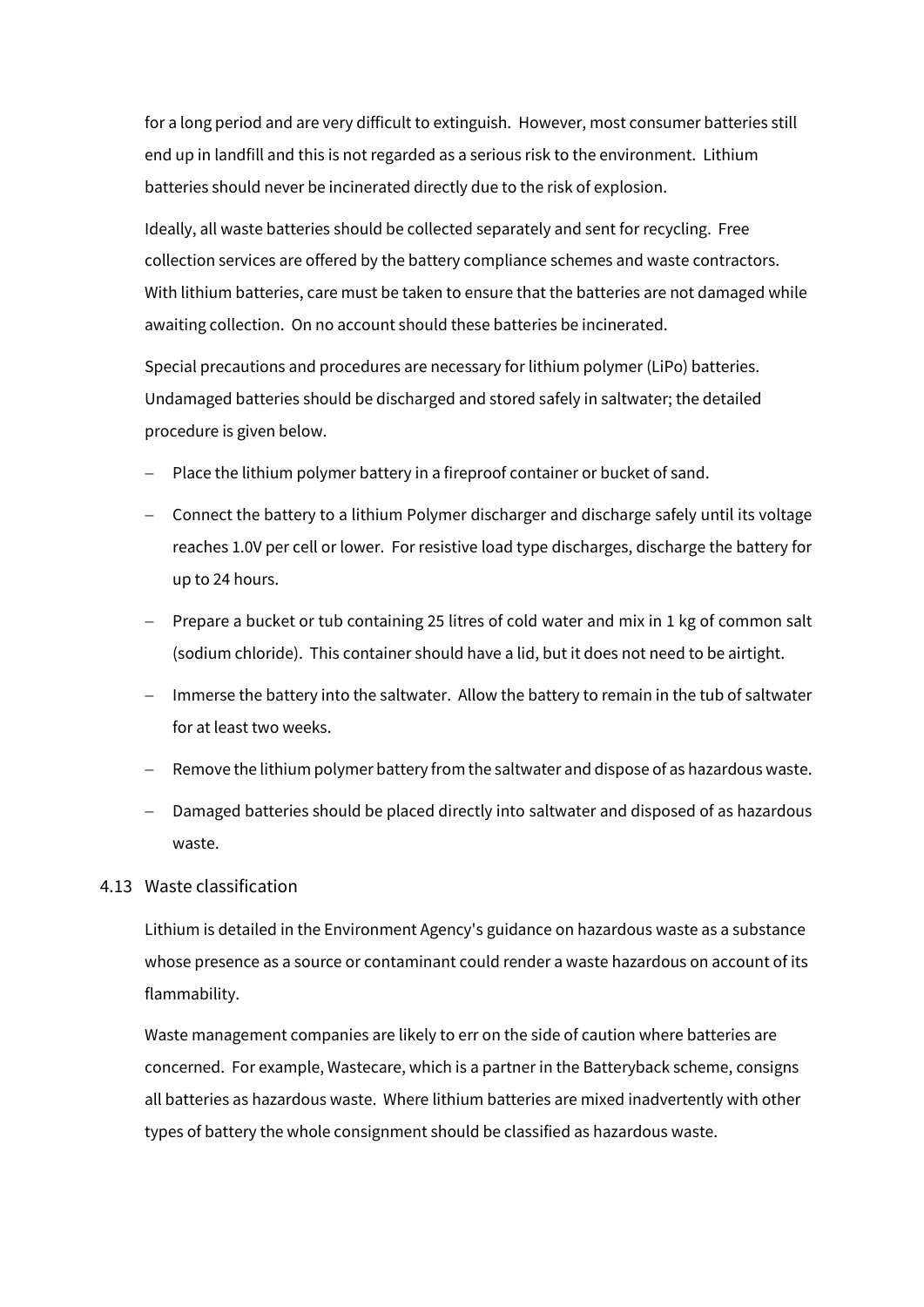Before any type of disposal route is taken the batteries should be discharged completely. Tape the contacts with electrical tape and package to prevent contacts accidentally coming together at any time. Disassembly and processing must be performed by an approved and permitted waste treatment facility that handles lithium ion batteries. If you are not sure if your waste facility can handle lithium ion batteries, contact them and verify if they are permitted or not.

For home or office disposal, many suppliers or retailers offer free recycling of rechargeable batteries. If no waste collection facility is available in your area, contact the local authority to determine if it is safe to dispose of these batteries in normal domestic waste. As always, check first if there is a local collection and recycling facility.

Recent advances in electronic technology have been accompanied by demands for enhanced battery performance, resulting in increased energy stored within the battery casing. There have been reported battery fires in kitchen drawers, shop recycling bins and electric vehicles during charging.

# 4.14 Recycling

With the exception of lead acid vehicle batteries, battery recycling has not been an economic option in the past as it costs much more to recycle a battery than to dispose of it to landfill. Furthermore, although battery recycling conserves valuable metals recycled lithium is five times more expensive than lithium obtained as a raw material through mining and uses six times as much energy as the processing of virgin ore. Lithium-ion batteries only contain a very small percentage of lithium, which is not economic to recycle.

One of the key justifications for recycling waste electrical and electronic equipment is that it conserves valuable metals such as rare earths, which are either scarce or can only be found outside the EU. In the case of lithium batteries, there is not such a strong rationale for recycling.

Lithium is not included in the EU's list of critical raw materials because, compared with other metals, both the supply risk and economic importance are relatively low. However, it was classified as a strategically important metal by the UK Government's Science and Technology Committee on account of the projected growth in demand for vehicle batteries. In 2011, the University of Michigan carried out a study into the availability of lithium and concluded that global resources are adequate to meet the demand for electric vehicles throughout this century. Looking further ahead, though, an EU study predicted that reserves could be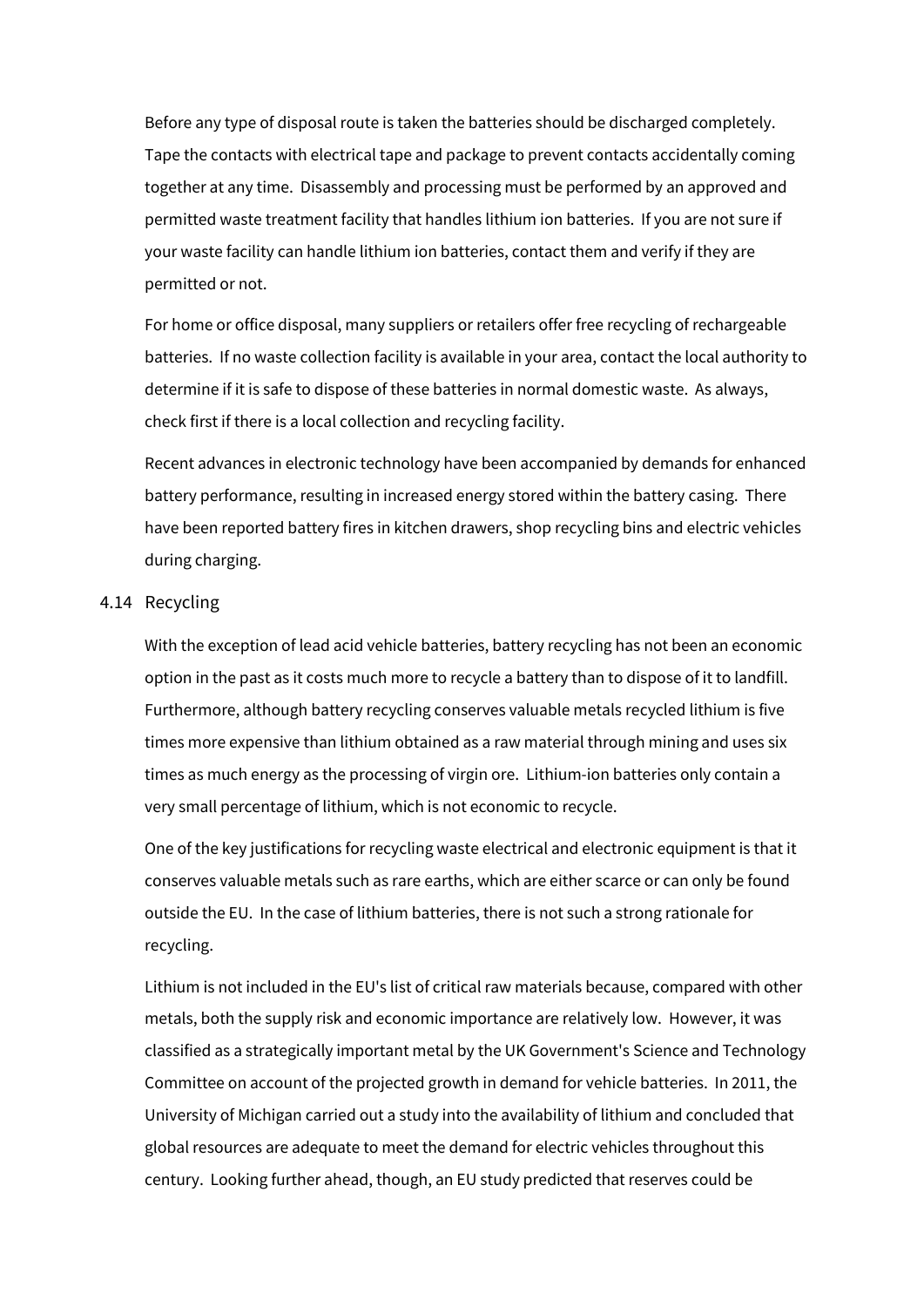exhausted by 2050 if there is high market penetration of electric vehicles. Over 40% of the world's lithium reserves lie in Bolivia and Chile, but Bolivia has not yet allowed overseas companies to mine the salt flats in which the deposits are found.

Specialist lithium battery recycling is well established in the USA by following the following general process description:

Lithium ion batteries are recycled in a specialised 'room temperature, oxygen-free', mechanical process during which the battery components are separated into three end products. These items are cobalt and lithium salt concentrate, stainless steel and copper, aluminium and plastic. All these materials are then put back on the market to be reused in new products.

# 5 NON-RECHARGEABLE BATTERIES

#### 5.1 Uses

Non-rechargeable batteries are used as the routine power supply of small hand-held articles of domestic equipment such as portable radios or torches.

An advantage of non-rechargeable lithium technology is the ability for them to be stored for long periods of time before being used. This gives them great advantages for use in emergency equipment which is not constantly under power or in situations of infrequent use or application, such as emergency use in marine hand-held radios or in life rafts. Some storage lives of small, but high-powered cells, are certified for over 10 years.

# 5.2 Hazards

Lithium is an alkali metal that, in its elemental state, can react violently with water and ignite readily, particularly when finely divided or when the metal has a large surface area/volume ratio (such as the configuration in metal foil). In batteries, due to flammability with water, lithium is used with non-aqueous (organic solvent) electrolytes. Primary lithium batteries have lithium anodes, i.e. elemental metal

The following table describes typical forms of abuse suffered by batteries and, consequence seen.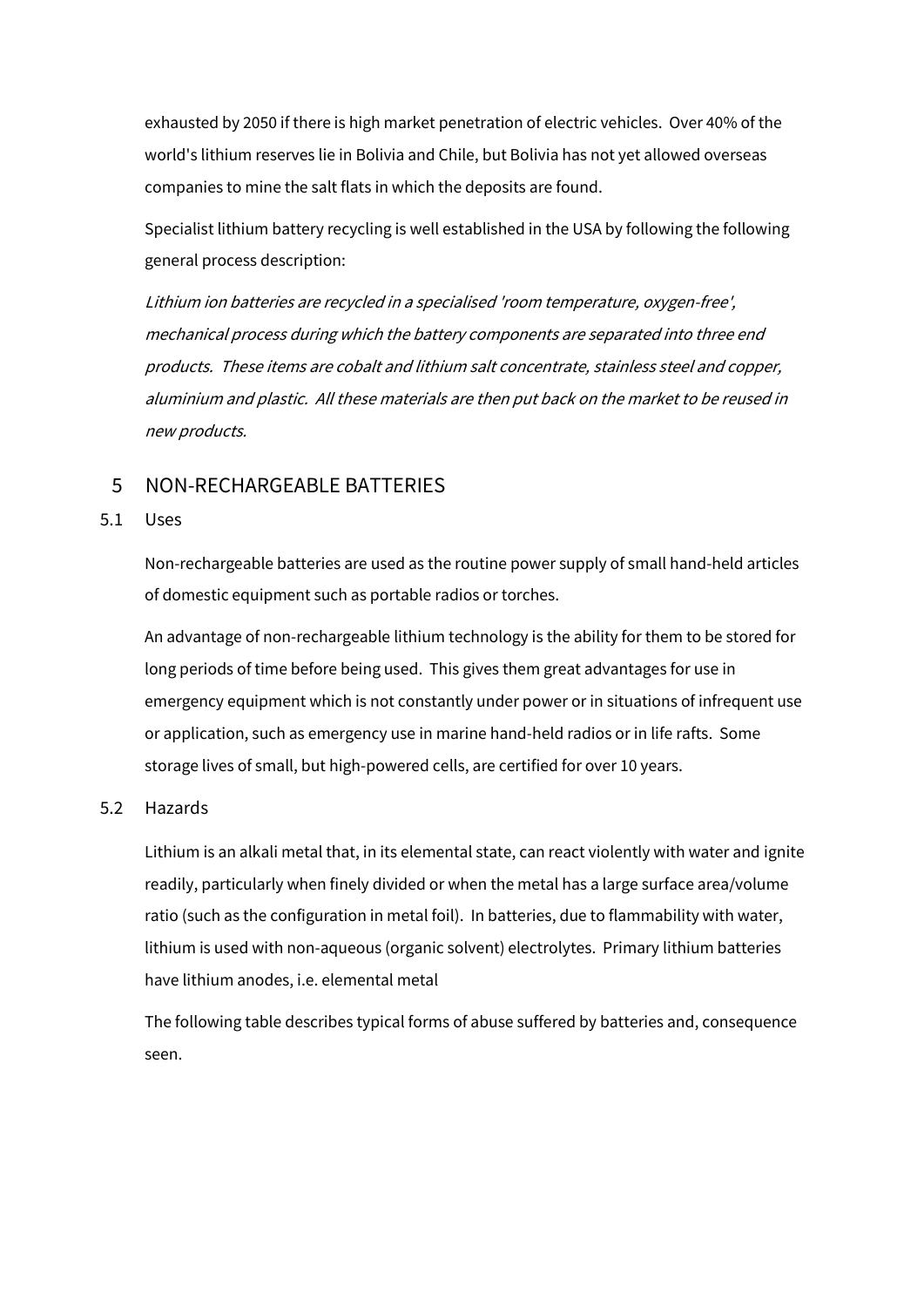| <b>ABUSE</b>                                         | <b>CONSEQUENCE</b>                                                   |
|------------------------------------------------------|----------------------------------------------------------------------|
| <b>Charging non rechargeable</b><br><b>batteries</b> | Venting, fire, explosion                                             |
| <b>Forced discharge</b>                              | Venting                                                              |
| <b>Short circuit</b>                                 | Overheating, venting, fire                                           |
| Incineration/overheating                             | Venting, explosion (if heating is excessive)                         |
| <b>Physical damage</b>                               | Release of potentially hazardous materials<br>& spontaneous ignition |
| Leaving for a long term uncharged<br>or unmanaged    | Venting                                                              |

#### Table 2: Abuse and consequence

The types of lithium batteries used in proprietary consumer goods are usually matched to the use intended and are safe by design, especially if used with the manufacturer's specified charging devices. Unless integrated with the device great care should be taken to maintain the parity between the charger and device. Not all chargers will safely work with all types of batteries! Numerous product recalls and incidents show that safety cannot be taken for granted. If used correctly there is only a small risk of serious malfunction, and it is therefore important to follow the manufacturer's recommendations when using electrical equipment containing lithium batteries. **Follow the disposal advice of the manufacturer and any internal waste management guidance.** Primary battery cells that are disposed of should be protected against short circuit in the waste stream and exposed terminals should be covered with insulating tape before disposal.

# 5.3 Saltwater

Saltwater on any of these batteries can be a major hazard. Prolonged exposure can result in corrosion of the casing, exposing the battery components to the air. Lithium-thionyl chloride batteries are often used in marine applications but if saltwater ingress into a battery chamber occurs (due to a failed pressure seal, for example), the batteries inside can become corroded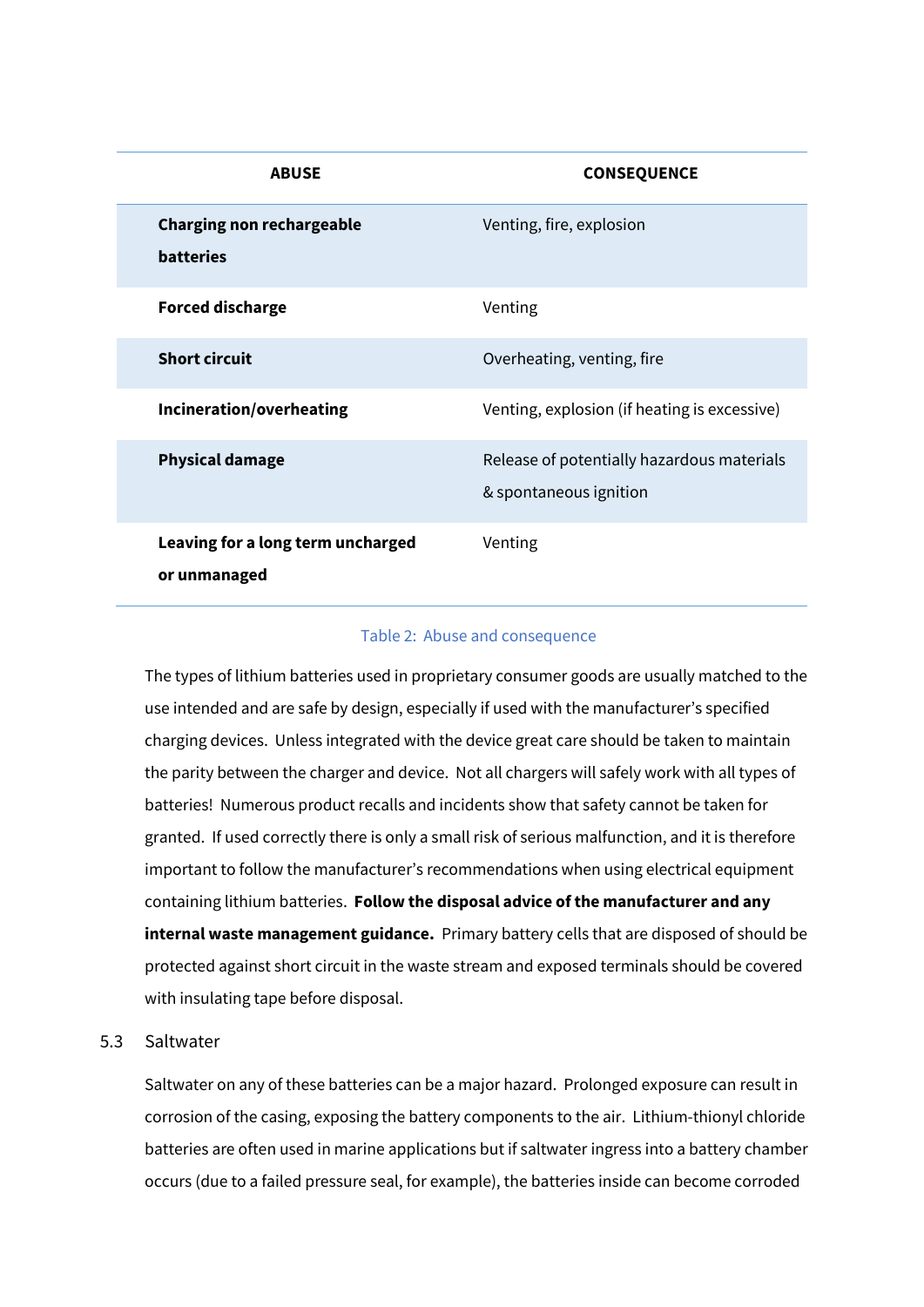resulting in extremely hazardous hydrogen chloride and sulphur dioxide vapours being produced. This can also happen if the internal electrolyte is exposed to air due to the water vapour in air. Both hydrogen chloride and sulphur dioxide are corrosive and toxic, and intensely irritating to the respiratory tract even when present in low concentrations.

#### 5.4 Safe storage

Lithium batteries should be stored at room temperature. If in cold conditions take care as removal to a warm moist area may cause internal condensation of moisture leading to a short circuit.

# 5.5 Automotive batteries

Most automotive batteries are of a lead acid type, so are treated as special waste. On consignment to a waste facility, special waste consignment notes should be retained for at least three years.

# 5.6 Industrial and vehicle (EV) batteries

In the case of any industrial batteries that are special waste a **special waste consignment note** should be retained for at least three years. For those that are not special waste a **controlled waste transfer note** should be retained for a minimum of two years.

# 5.7 Safe disposal

In waste management operations, processing lithium batteries can provide extremely high currents and the batteries can discharge very rapidly when short-circuited. A too-rapid discharge of a lithium battery can result in overheating of the battery, thermal runaway, rupture of the casing or containment and fire and explosion. Lithium-thionyl chloride batteries are particularly susceptible to this type of discharge. Consumer batteries have lower intrinsic risks as they incorporate overcurrent or thermal protection or vents in order to prevent a fire or a physical explosion.

# 5.8 Waste classification

Lithium batteries are not classified as hazardous waste by the Hazardous Waste Regulations 2005. The European Waste Catalogue lists NiCd and mercury-containing batteries as hazardous, but there is no specific category for lithium batteries, merely a category of "other batteries" classified as non-hazardous.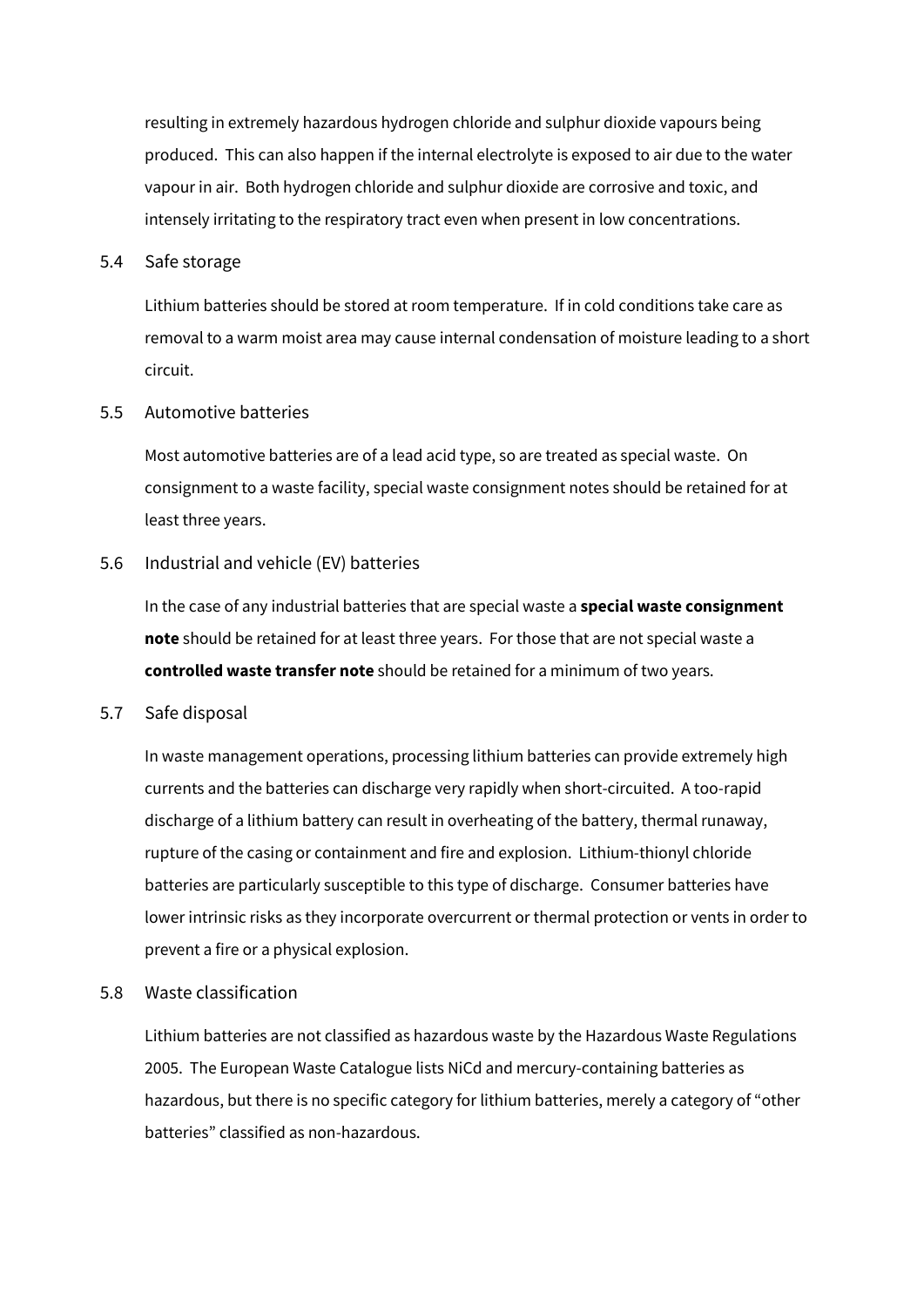The Environment Agency, in its guidance on battery returns, explains that although nonhazardous in terms of the 2005 Regulations, lithium batteries still present a risk to safety and the environment. Lithium batteries should not be put in the post (and are banned from air mail) and are subject to dangerous goods legislation when transported by road, rail or sea. Lithium batteries are classified by the ADR Regulations as Class 9 (other dangerous goods) and must be packaged in a UN container conforming to Packing Group II specifications. Batteries for commercial use should be in a discharged condition prior to their disposal. Generally, a primary lithium cell is considered to be discharged once its voltage reaches 2 volts or less under a current of C/100 (C is the rated capacity of the battery in ampere-hours). Once discharged, large quantities of lithium batteries can be shipped to a hazardous waste facility for end-of-life processing, which is often incineration, if there is no materials recovery planned. There are a few companies that recycle lithium batteries in the UK, including AEA Technology and Veolia.

#### 5.9 Recycling

To recycle batteries containing lithium metal, ferrous and non-ferrous metals are recovered using an alkaline solution, and the lithium is converted to lithium carbonate, which can be used again in batteries.

Liquid nitrogen may be used to freeze lithium-based batteries before shredding, crushing and removal of the lithium, as well as other battery components. The lithium is dissolved in a solution to make the metal non-reactive and is sold for producing lubricating greases. Similarly, the cobalt is separated, collected and sold.

# 6 RISK ASSESSMENT METHODS

All rechargeable and non-rechargeable lithium battery technology presents high energy power sources and so are potentially hazardous, especially if damaged, exposed to fire or electrical short circuit when they may, in extreme circumstances, cause fires or explosions. Additional control measures over and above those for standard consumer equipment such as laptops and mobile phones must be applied when using specialist equipment. This is especially the case for equipment designed / constructed / specified or modified and serviced in house. The risks associated with lithium batteries must be included in the risk assessment for the work. Where the total weight of lithium batteries exceeds 1 kg in one area then a specific risk assessment is needed. The written risk assessment must address the hazards, determine the consequences and the severity and define the control measures needed to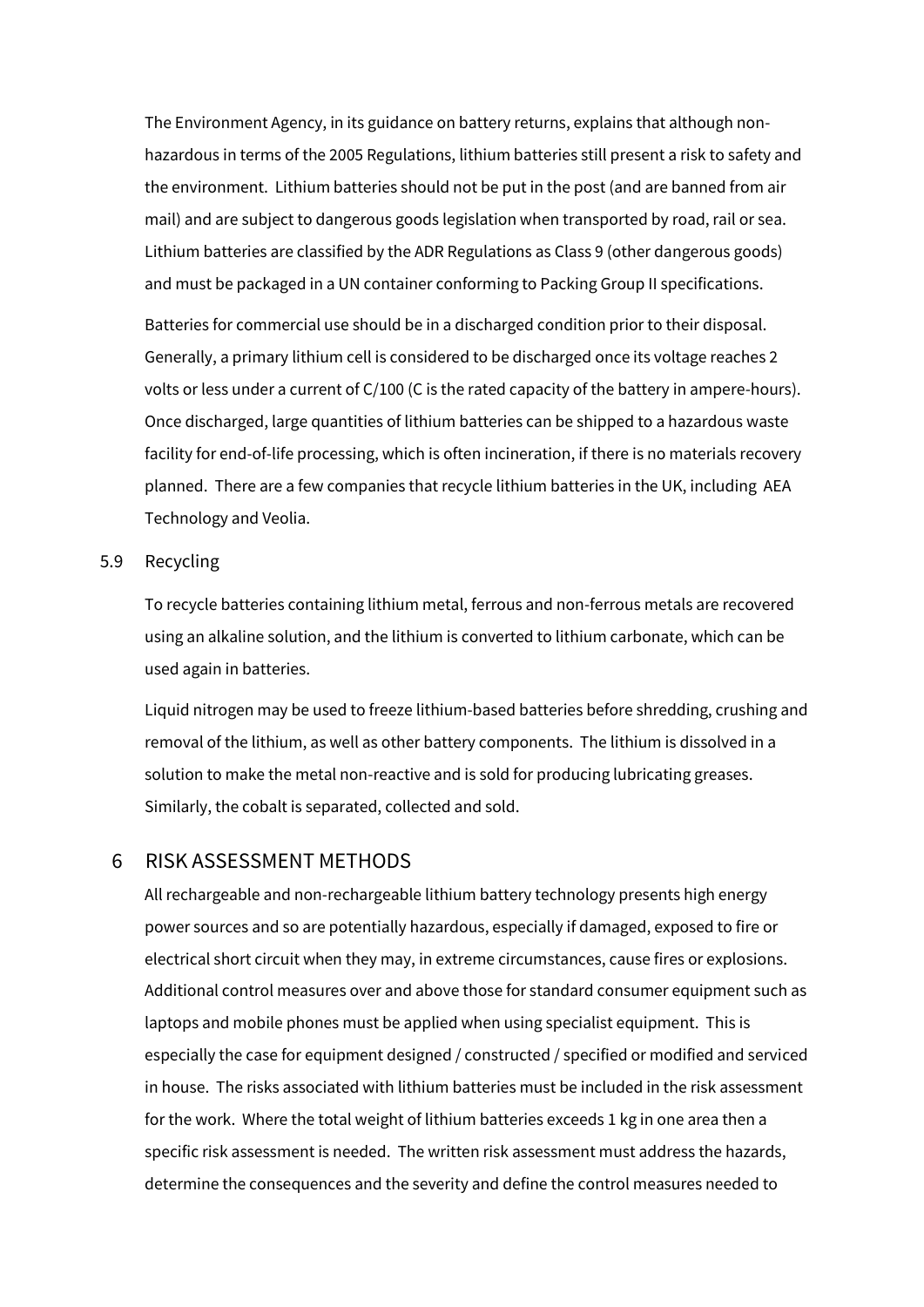eliminate or reduce the risk of fire or explosion, and specify the transport measures and eventual disposal procedures.

As detailed in a specimen risk assessment below, the hazards are widespread and not simply related to the electrical energy available. This residual or final charge of energy may be low for spent batteries, although it is never zero. This final charge relates to the hazardous properties of component parts and the collective chemical and mechanical hazards which are present if a fire engulfs individual batteries, stores of new batteries or stockpiles or stillages or bins of expended batteries.

In formulating a basic risk assessment of the storage, transport, use and disposal of lithium batteries the following aspects should be considered.

- 6.1 Generic risk assessment
- 6.1.1 Hazards and consequences

Hazards fall into occupational, environmental and human related hazards.

Occupational hazards relate to the work being undertaken or the use to which the battery is put, or the processing procedures and include:

- ‒ Electrical power, electrical shock (> 50 volts direct current)
- ‒ A source of ignition to flammable and combustible materials
- ‒ Outbreak of fire, and communication to structures, buildings and equipment
- ‒ Exposure to lithium metal, lithium salts and HF, hydrogen fluoride
- ‒ Physical damage to batteries through contact with vehicles and equipment, contact with process machinery and abrasion on conveyors

Environmental hazards include fire and explosion, pollution and leakage of electrolyte and additionally refer to public safety hazards such as theft of metal and water ingress leading to battery corrosion.

Human factors hazards include occupational health effects, toxicity and burns, skin contamination and eye damage.

# 6.1.2 Top event

The top event is a fire or explosion of materials initiated by decomposition, discharge or an electrical short-circuit from a large lithium composition battery.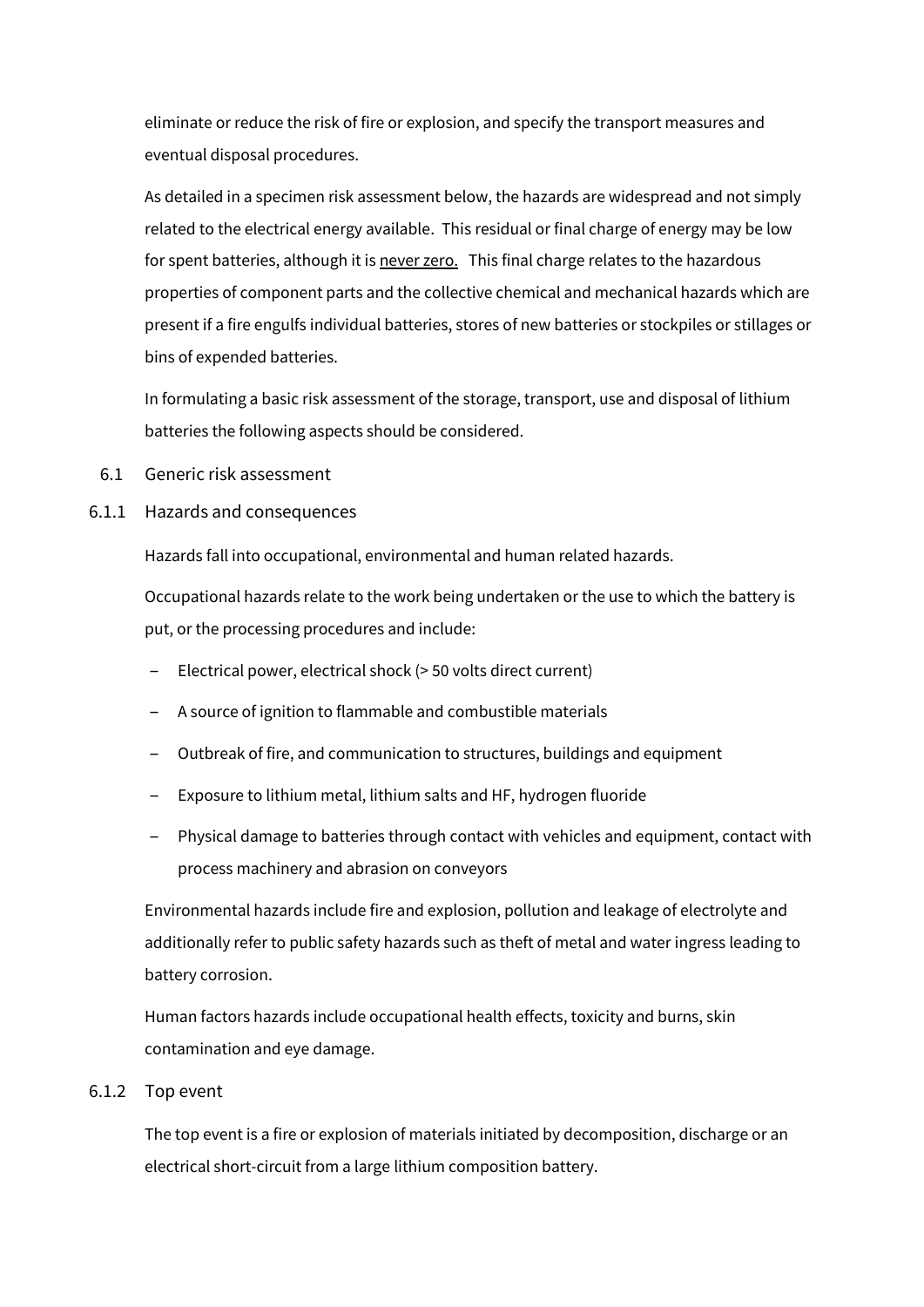# 6.1.3 Controls

The following controls may be considered.

- 6.1.3.1 Engineering and technical controls
	- Provide dedicated battery storage containers or racking for each type of battery
	- Ensure that there is adequate ventilation, with forced air flow if necessary
	- Ensure that lighting is adequate to identify products and materials correctly
	- ‒ Use hand trucks or similar for moving quantities of material that provide Manual Handling Operation (MHO hazard
	- ‒ Provide stillages that are designed to minimise risks from fire and explosion, preferable in a secure space in the open air
- 6.1.3.2 Procedural control
	- Batteries should be stored in places which are easily accessible for handing
	- ‒ Containers which are clearly labelled
	- ‒ Stillages and storage containers located well away from sources of heat &/or sunlight &/or sources of fire
	- ‒ Ensuring, so far as reasonably practicable, that batteries are discharged below 40% of capacity
	- ‒ Suitable separation and segregation of batteries from uncontained or unregulated sources of combustible or flammable materials. In waste processing this will inevitably be Liquefied Petroleum Gas (LPG) cylinders or containers of fuels and flammable liquids such as petrol or chemical solvents

# 6.1.3.3 Behavioural control

- Regular monitoring and supervision of storage location and conditions to ensure that no further damage occurs and that risk in storage is managed
- ‒ Provide appropriate safety signs and labels
- ‒ Provide appropriate information and training to staff and contractors where relevant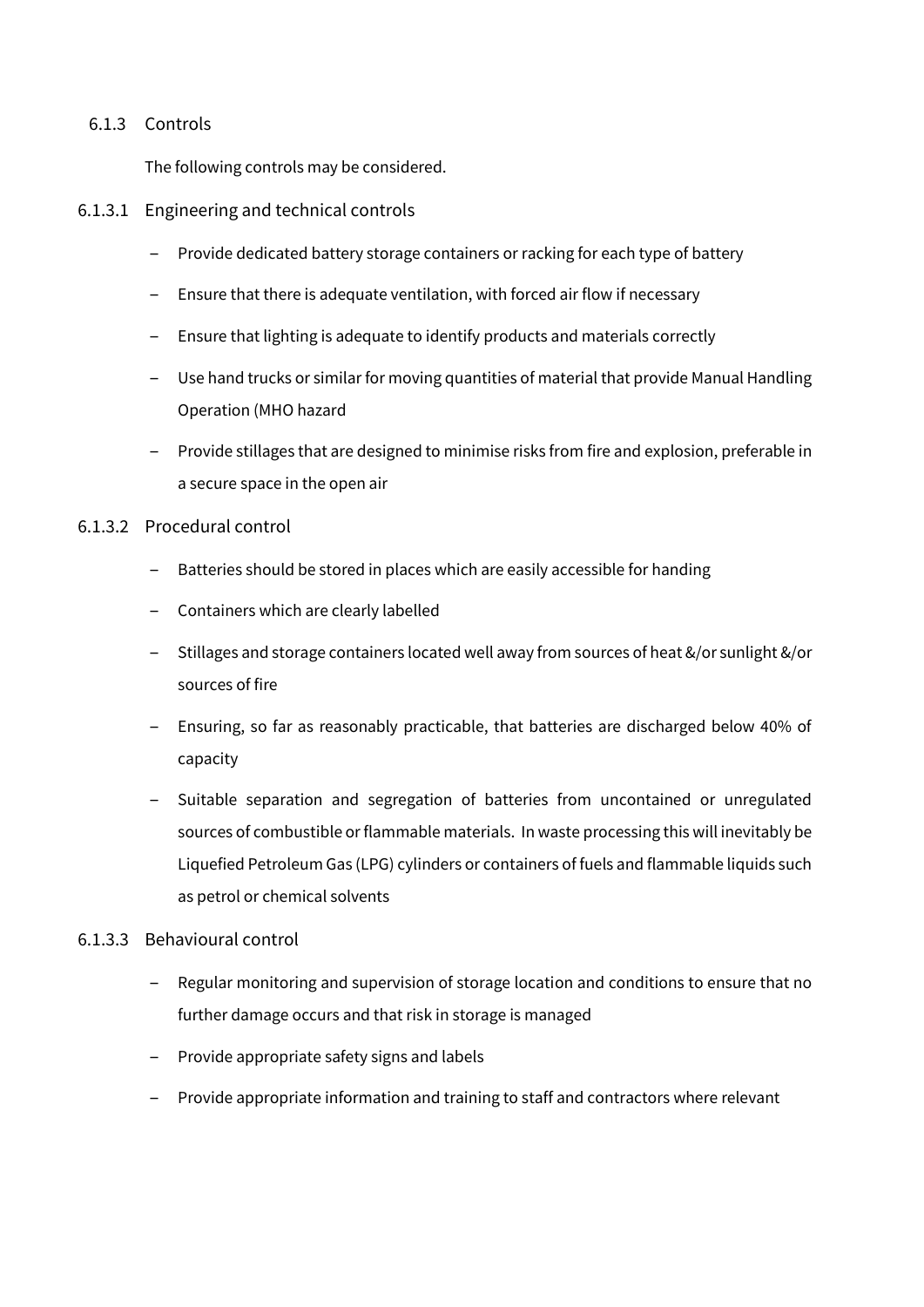#### 6.1.4 Frequency or probability of a top event

The most accurate way to gauge the probability or likelihood of a serious fire or explosion is to base the evaluation on past incident history. A value of the likelihood can be gauged from how many lithium battery fires occurred during the past year. Consequently, accurate data should be maintained on incidents and near misses or hazard observations as they occur. Anecdotally, in normal routine use, storage, transport, processing or operations (including charging batteries) there are very few incidents, except perhaps with battery chargers. However, in waste processing of lithium batteries there could be four or more incidents per annum of fires in processing work which may be attributable to lithium battery decomposition during receipt, storage or processing..

# 7 EMERGENCY PRECAUTIONS FOR ALL TYPES

In the event of an emergency such as a fire or decomposition of lithium batteries the following precautions should be considered as part of an emergency plan.

- 1. Clear everyone from the area.
- 2. If you are trained to do so and can do it safely with the correct equipment, deal with the emergency using an extinguisher, fire blanket, bucket of sand etc.
- 3. In the event of a fire the material inside the battery may be released. This may be toxic and corrosive. One recommendation is to fight small lithium fires with a Type D special metal fire powder extinguisher, but these are very special, need specialist application techniques and may not be generally available.
- 4. First Aid information on specific chemicals contained in the lithium battery can be found in the manufacturer's MSDS (material safety data sheet).
- 5. If a Type D extinguisher is not available, use copious amounts of fresh water as a fine spray to swamp the fire. This will not extinguish the fire immediately and will result in the lithium generating hydrogen. This may in turn fuel a fire or explosion if the firefighting or drench process is not managed properly. Continue to use plenty of water until the fire is extinguished and the batteries are cooled. Be aware of the possible risk of explosion and maintain a safe distance. Where possible use water spray or drench equipment remotely.
- 6. Call the local authority fire and rescue service. Tell them the fire involves lithium batteries.
- 7. Evacuate non-essential personnel from processing buildings.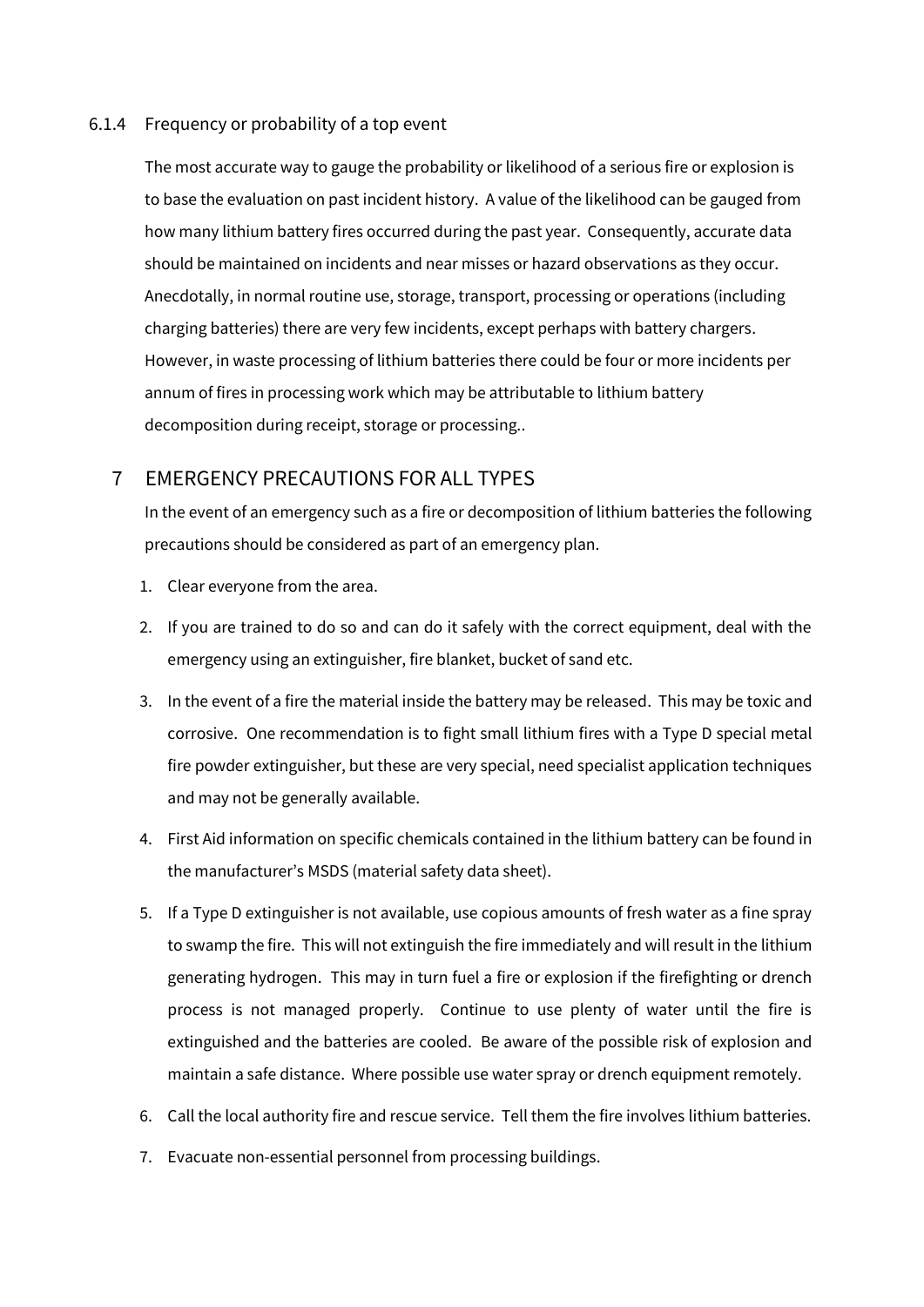- 8. If it is not possible to safely transfer the battery / equipment to a safe place in the open air, ventilate the area with fresh air.
- 9. Use suitable Personal Protective Equipment such as eye protection and gloves while decontaminating surfaces after any fire or spillage incident.
- 10. Disconnect the cell or battery if practicable in a way that prevents sparks and avoids contact with internal components.
- 11. Leave the cell or battery in a remote, well ventilated area.
- 12. Dilute any spillages / residues with plenty of water and wash away spilt liquid that may be corrosive.
- 13. Report the incident to your local safety adviser and the Health and Safety Executive, as appropriate.

# 8 KEY LEGISLATION AND GUIDANCE

# 8.1 Safety legislation

Relevant principal safety legislation comprises:

- ‒ The Health and Safety at Work etc Act 1974.
- ‒ The Management of Health and Safety at Work Regulations 1999.
- ‒ The Control of Substances Hazardous to Health Regulations 2002, as amended.

# 8.2 Environmental legislation

Several pieces of legislation regulate the management of waste batteries in England & Wales and Scotland.

- ‒ Waste Batteries & Accumulators Regulations 2009. These regulations address Compliance Schemes, the organisations that assist battery producers to meet their obligations.
- ‒ Waste Batteries (Scotland) Regulations 2009, which transpose parts of the relevant EU Directive (the Batteries Directive), including storage requirements, into Scottish law.
- ‒ Environmental Protection (Duty of Care) Regulations 1991 which impose obligations to ensure that waste is managed in a way to avoid harm to the environment.
- ‒ Special Waste Regulations 1996 that define special waste and describe the provisions for compliant management.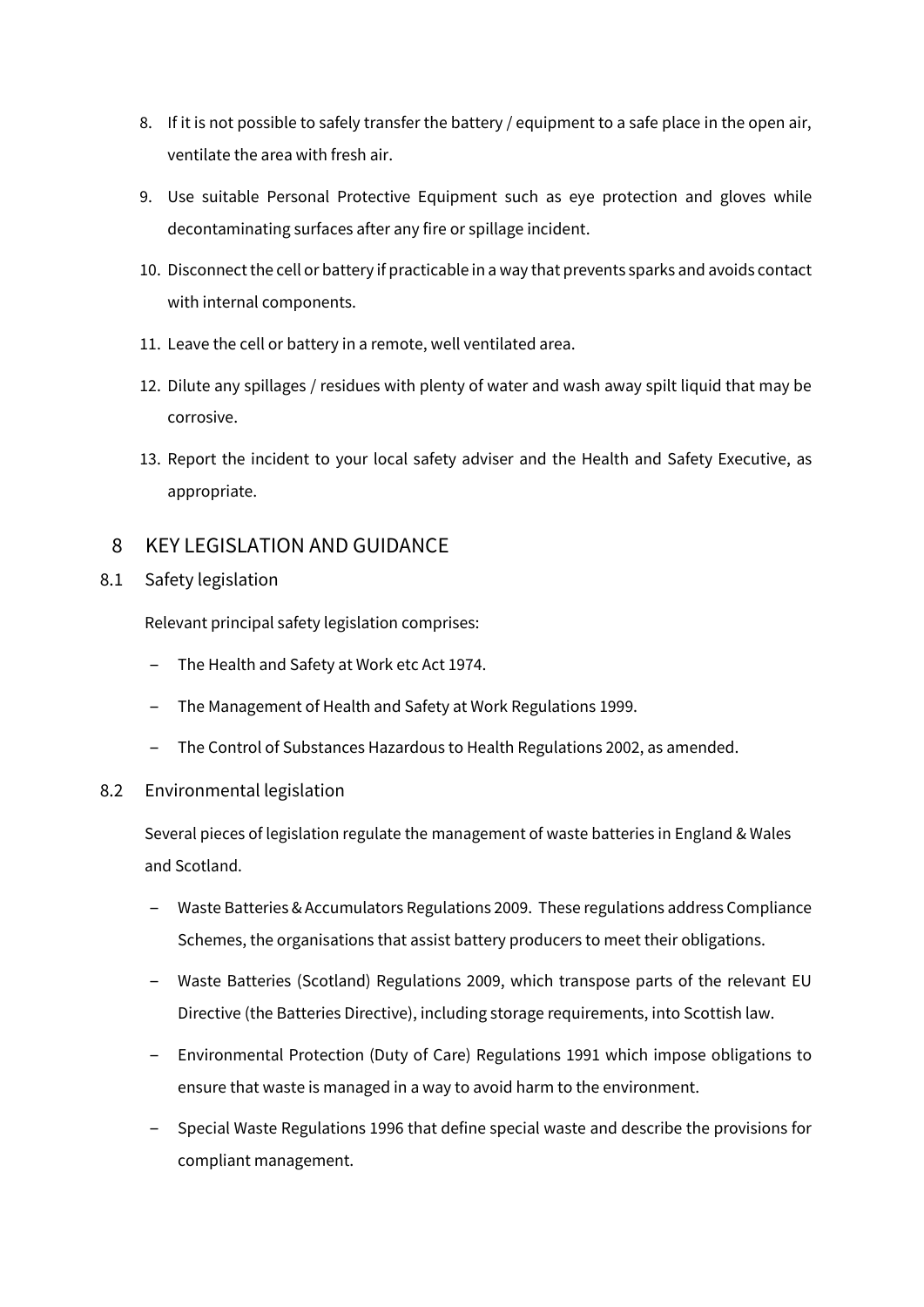Since the Battery Directive came into force, batteries are being stored on premises prior to recycling. Recycling stops batteries going to landfill and helps recover thousands of tons of metals, including valuable metals like nickel, cobalt and silver. This reduces the need to mine new materials, cutting  $CO<sub>2</sub>$  emissions and saving resources.

#### 8.3 The Batteries Regulations 2009

The EU Batteries Directive, implemented in the UK by the Waste Batteries and Accumulators Regulations, 2009 introduced a producer responsibility regime for batteries by which manufacturers and importers of batteries pay for their collection and recycling. Retailers and other suppliers who sell more than 32 kg of batteries each year must take them back from consumers free of charge, and battery collection bins are now seen in most retail stores, supermarkets and similar locations. The actual recycling is organised by compliance schemes such as BatteryBack, which collects batteries on behalf of its members and ensures that they are recycled to the standards laid down in the directive. For lithium batteries, at least 50% of the collected batteries must be recycled (the targets are higher for lead-acid and NiCad. As disposal of waste **industrial** and **automotive** batteries by landfill and incineration was banned on 1 January 2010 this legislation has created a market for battery recycling and has resulted in the development of new infrastructure. Until recently, all collected batteries were sent to other European countries, such as Belgium, for recycling. However, UK capacity is now set to grow significantly.

# 8.4 Types of batteries regulated by the legislation

The legislation regulates the following types of rechargeable and single use (expendable) batteries:

- ‒ Automotive: usually unsealed lead acid types which provide traction power to start engines. Some types of batteries found in modern cars include AGM (absorbent glass mat) which are essentially spill-proof as the acid is held within the fine glass mat.
- ‒ Industrial: those used for industrial use such as emergency power supply, some alarm systems or those used to propel electric vehicles.
- Portable: generally, all other types of battery but typically within the sector these will be sealed batteries and include AA, AAA, C & D types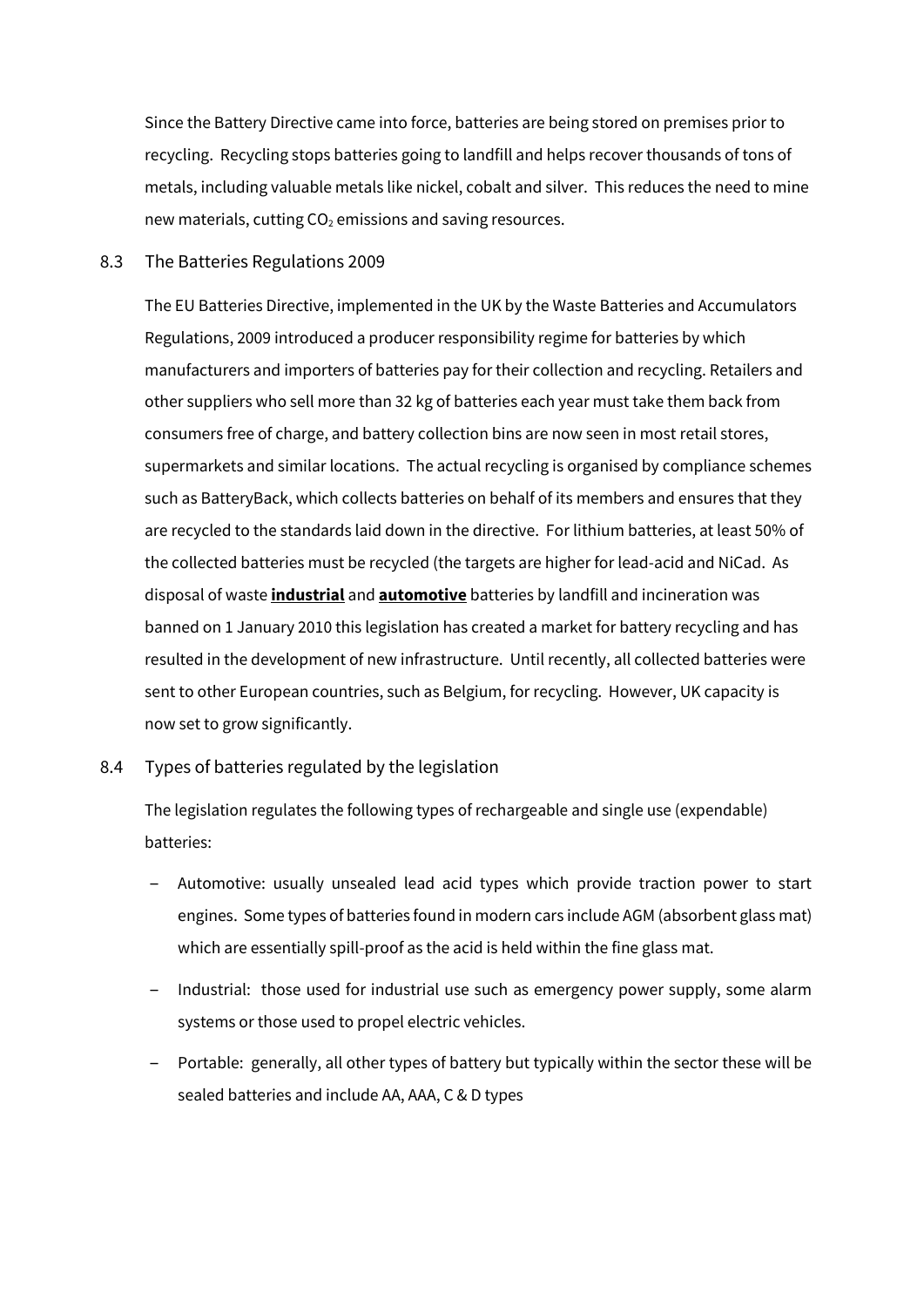# 8.5 Special waste batteries

- ‒ Batteries containing nickel cadmium (Ni-Cd) and mercury (Hg) and also lead acid batteries are special waste as a result of the hazardous properties of the chemicals that they contain.
- ‒ lithium ion batteries (Li-ion) are dangerous for the purposes of the Carriage of Dangerous Goods Regulations due to the risk of fire as a consequence of the lithium reacting with water or other materials or in the event of an electrical short, but are not considered to be special (hazardous) waste in terms of the European Waste Catalogue.
- ‒ In cases where a mixed load of portable batteries is to be disposed or where the types of portable batteries in the waste are unknown then it is necessary to treat the entire consignment of waste as special waste.
- ‒ Although lithium-ion batteries (Li-ion) are dangerous, they are not classified as special waste. In this case the nature of the hazard is the risk of fire as a consequence of the lithium reacting with water or other materials or in the event of an electrical short.

# 8.6 Storage

No registration or other notification is required for storage of a company's own waste. However, any storage must comply with the provisions of the Waste Management Licensing Regulations 1994 Schedule 3 Paragraph 41 which imposes a 12 month time limit and restrict the volume of waste. The waste producer must keep records of disposal for all consignments of waste batteries that are removed from any waste treatment facility.

# 9 REFERENCES ETC

Land, E. (2010, December 9). Advanced primary portable power requirements in nextgeneration military applications. Retrieved from Military Embedded Systems: http://milembedded.com/articles/advanced-requirements-next-generation-military-applications/

Li, J. D. (2017). Toward Low-Cost, High-Energy Density, and High-Power Density lithium-Ion Batteries. JOM, 1484.

Powerstream. (2017, June 29). How to charge lithium Iron Phosphate Rechargeable lithium Ion Batteries . Retrieved from Powerstream: https://www.powerstream.com/LLLF.htm